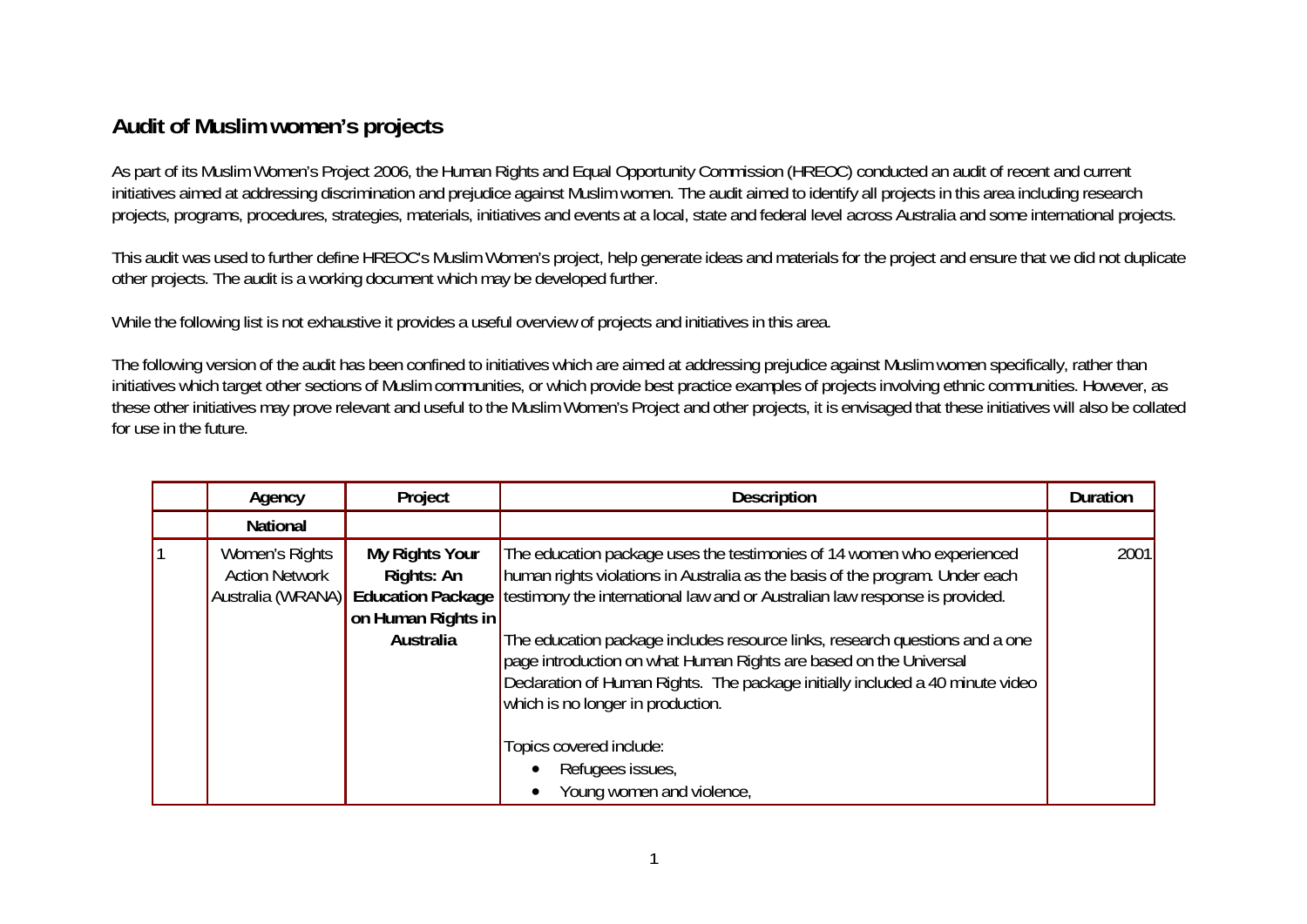|             | Agency           | Project                                                 | Description                                                                                                                                                                                                                                                                                                                                                                                                                                                                                                                                                                                                                                                                                                                                                                                                                                                       | <b>Duration</b>           |
|-------------|------------------|---------------------------------------------------------|-------------------------------------------------------------------------------------------------------------------------------------------------------------------------------------------------------------------------------------------------------------------------------------------------------------------------------------------------------------------------------------------------------------------------------------------------------------------------------------------------------------------------------------------------------------------------------------------------------------------------------------------------------------------------------------------------------------------------------------------------------------------------------------------------------------------------------------------------------------------|---------------------------|
|             |                  |                                                         | Indigenous Rights,<br>$\bullet$<br>Prisoner's Rights,<br>Housing Rights,<br>Domestic Violence,<br>Sexuality Rights,<br>Forced sterilisation of women with disabilities,<br>Outworkers issues,<br>Older women's issues.<br>For more information see:<br>http://www.wrana.org.au/                                                                                                                                                                                                                                                                                                                                                                                                                                                                                                                                                                                   |                           |
|             | <b>NSW</b>       |                                                         |                                                                                                                                                                                                                                                                                                                                                                                                                                                                                                                                                                                                                                                                                                                                                                                                                                                                   |                           |
| $ 2\rangle$ | Foundation (AIS) | Affinity Intercultural Affinity educational<br>services | Affinity educational services offer courses on Islam, Islamic history and culture,<br>interfaith dialogue and the Australian Muslim community. Affinity offers a<br>number of courses including the following:<br>Personal Leadership for Ladies only is a 6 week course on the topics<br>of: self evaluation, how to lead oneself, changing habits, finding a<br>direction for life and how to maintain successful human relationships at<br>home, in the workplace and society.<br>Islam in the Modern World is a 6 week course which provides<br>information about the faith and practice of Islam. Some topics include:<br>women in Islam, Islam and democracy, terrorism vs. Islam, concept of<br>jihad, Muslim response to modernity, history and future directions.<br>For more information see:<br>http://www.affinity.org.au/html/education/overview.php | October 2004<br>- ongoing |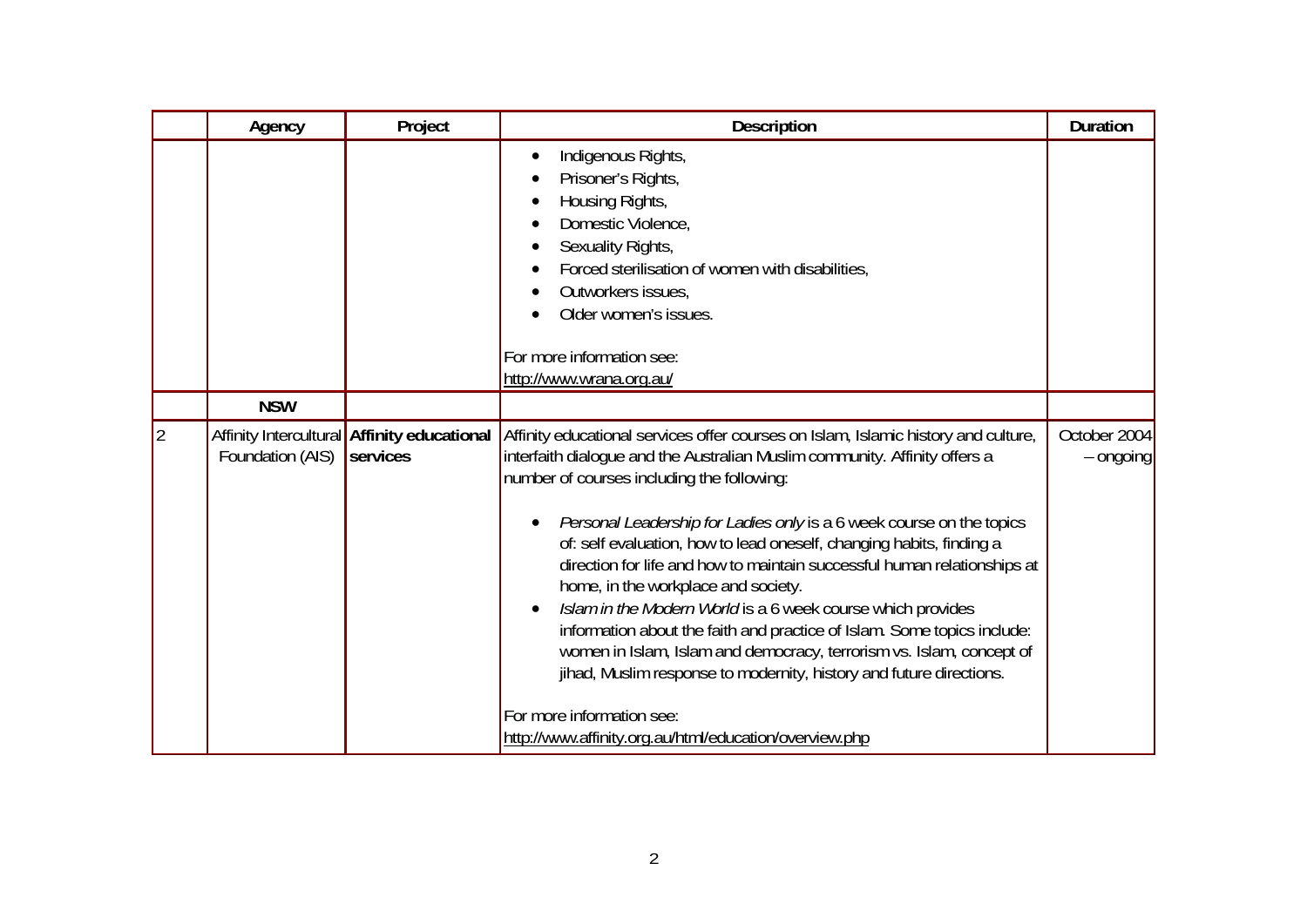|   | Agency                                                                                             | Project                                                                                                                                | <b>Description</b>                                                                                                                                                                                                                                                                                                                                                                                                                                                                                                                                                                                                                                                                                                                                                                                          | <b>Duration</b>                          |
|---|----------------------------------------------------------------------------------------------------|----------------------------------------------------------------------------------------------------------------------------------------|-------------------------------------------------------------------------------------------------------------------------------------------------------------------------------------------------------------------------------------------------------------------------------------------------------------------------------------------------------------------------------------------------------------------------------------------------------------------------------------------------------------------------------------------------------------------------------------------------------------------------------------------------------------------------------------------------------------------------------------------------------------------------------------------------------------|------------------------------------------|
| 3 | Al Zahra Muslim<br>Women's<br>Association                                                          | Leadership<br>Program                                                                                                                  | The AI Zahra Muslim Association established the AI Zahra Muslim Women's<br>Association in 1987 under which the following programs are run with specific<br>attention to the needs of women including young women.<br>A Leadership Program for young Muslim women in conjunction with the<br><b>Multicultural Education Unit at TAFE</b><br>A joint project with Shopfront (UTS) which produced a video entitled<br>'What's up with Santa in the veil?' The project engaged young women<br>in the production of a video based on role plays they devised about<br>their experiences of stereotyping and discrimination as a result of their<br>choice to wear the yeil.<br>A radio technique workshop in which young men and women produced<br>a radio play to help de-bunk myths about Muslim young people. | 2004-2006                                |
|   | Anti Discrimination<br>Board NSW and St for women from<br>George Migrant<br><b>Resource Centre</b> | <b>Information session</b><br>Middle-Eastern<br>backgrounds                                                                            | An information session about rights under discrimination law was presented to a<br>group of elderly women from Middle Eastern backgrounds at St George Migrant<br>Resource Centre.                                                                                                                                                                                                                                                                                                                                                                                                                                                                                                                                                                                                                          | 2006                                     |
|   | <b>Auburn Community</b><br>Development<br>Network (ACDN)                                           | <b>Contemporary Arts</b><br>Workshops:<br><b>Exploring identities</b><br>and creative<br>expressions of<br>Muslim Australian<br>women. | The arts workshops allowed Muslim women and girls to learn new skills in<br>creative writing, textiles, Arabic Calligraphy, sound art and installation art.<br>These workshops have culminated in the <i>Inside Out</i> exhibition to be held in<br>2006<br>Muslim and non Muslim women were all invited to participate in the workshops.<br>As a result, informal inter-faith dialogue and relationship building across<br>ethnicities and religion was able to take place, helping to dispel discrimination<br>and prejudice against Muslim women.                                                                                                                                                                                                                                                        | August and<br>September<br>$2005 - 2006$ |
|   |                                                                                                    | Muslim Women's<br>exhibition<br>Inside Out                                                                                             | The <i>Inside Out</i> exhibition to be held in 2006 aims to create an exhibition that<br>reflects the diversity of Muslim women's identities through contemporary art<br>works. The aim of the exhibition is to allow Muslim women the opportunity to                                                                                                                                                                                                                                                                                                                                                                                                                                                                                                                                                       | April 2006                               |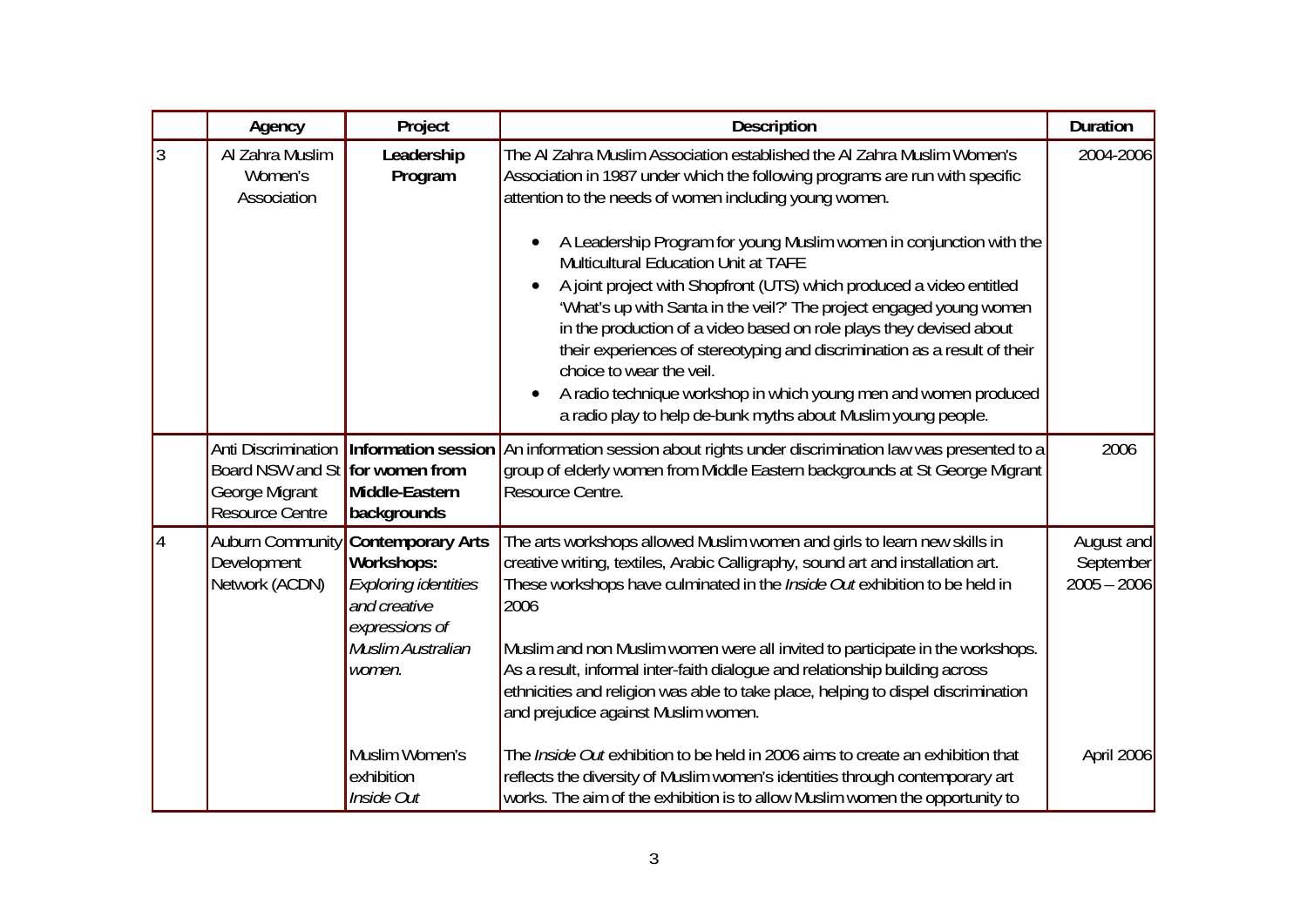|    | Agency                                      | Project                                                                                                  | Description                                                                                                                                                                                                                                                                                                                                                                                                                                                                                                                                                                                                                                                                                                                                                  | <b>Duration</b> |
|----|---------------------------------------------|----------------------------------------------------------------------------------------------------------|--------------------------------------------------------------------------------------------------------------------------------------------------------------------------------------------------------------------------------------------------------------------------------------------------------------------------------------------------------------------------------------------------------------------------------------------------------------------------------------------------------------------------------------------------------------------------------------------------------------------------------------------------------------------------------------------------------------------------------------------------------------|-----------------|
|    |                                             |                                                                                                          | counter popular opinion about Muslim women's identities.                                                                                                                                                                                                                                                                                                                                                                                                                                                                                                                                                                                                                                                                                                     |                 |
| 5  | <b>Bankstown City</b><br>Council            | Race and Gender<br><i>issues working</i><br>party                                                        | Bankstown City Council formed a working party with interested local<br>stakeholders to investigate and address the vilification and harassment that<br>women were experiencing due to their cultural and religious backgrounds.                                                                                                                                                                                                                                                                                                                                                                                                                                                                                                                              | 2004-2005       |
|    |                                             | The Culturally and<br>Linguistically<br>Diverse (CALD)<br>Women's<br>Leadership Project<br>- Women Speak | The Women Speak Project was developed in response to the<br>acknowledgement of a lack of representation of Culturally and Linguistically<br>Diverse (CALD) women in formal positions of leadership and decision-making.<br>The project consisted of leadership and mentoring programs equipping<br>participants with leadership skills.<br>http://www.bankstowncity.nsw.gov.au/docs/commpub/index.cfm#1                                                                                                                                                                                                                                                                                                                                                      | 2004-2005       |
|    |                                             |                                                                                                          |                                                                                                                                                                                                                                                                                                                                                                                                                                                                                                                                                                                                                                                                                                                                                              |                 |
| 16 | Illawarra Islamic<br>Women's<br>Association | Information forum<br>on Australia's new<br>anti-terrorism<br>legislation                                 | The Illawarra Legal Centre, in conjunction with the Illawarra Muslim Women's<br>Association held a community information forum on Australia's new anti-<br>terrorism legislation and presented the following speakers:<br>Agnes Chong from Australian Muslim Civil Rights Advocacy Network<br>provided information about the new anti-terror laws.<br>Maha Elhage-Hadaya of the Illawarra Muslim Women's Association<br>$\bullet$<br>discussed how the laws were targeting and "discriminating against<br>Muslim people and taking away basic human rights of ordinary law<br>abiding citizens".<br>Jillian Chapman of the Illawarra Legal Centre discussed how those<br>currently questioned and detained under the new laws were<br>predominantly Muslims. | 2005            |
|    |                                             |                                                                                                          | For more information see:<br>http://www.amcran.org.au<br>http://www.civilrightsnetwork.org                                                                                                                                                                                                                                                                                                                                                                                                                                                                                                                                                                                                                                                                   |                 |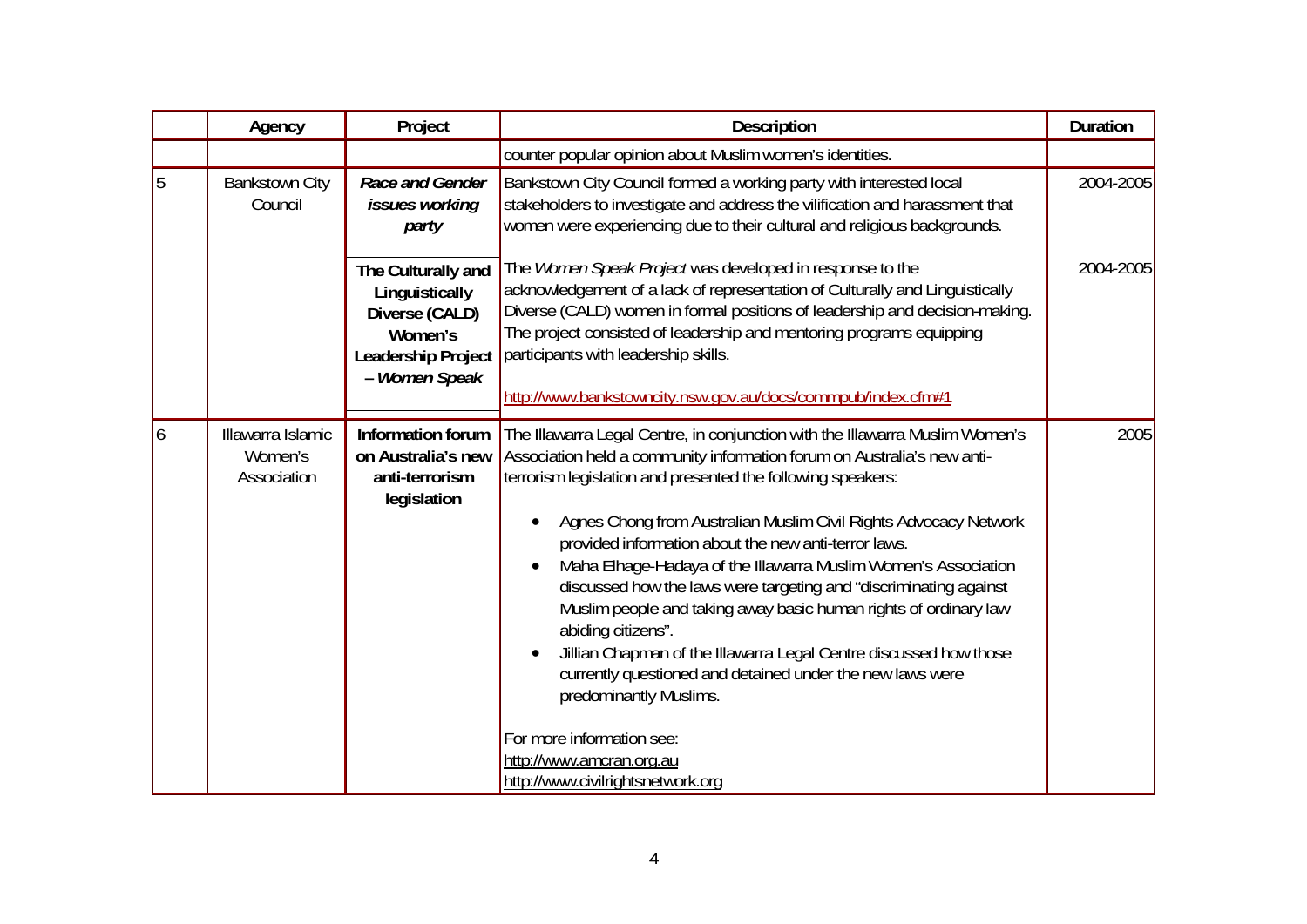|                | Agency                                                                                                                                                                                                                    | Project                                                                             | <b>Description</b>                                                                                                                                                                                                                                                                                                                                                                                                             | <b>Duration</b>        |
|----------------|---------------------------------------------------------------------------------------------------------------------------------------------------------------------------------------------------------------------------|-------------------------------------------------------------------------------------|--------------------------------------------------------------------------------------------------------------------------------------------------------------------------------------------------------------------------------------------------------------------------------------------------------------------------------------------------------------------------------------------------------------------------------|------------------------|
|                |                                                                                                                                                                                                                           |                                                                                     | http://www.illawarralegalcentre.org.au/doc/communitygathers.html                                                                                                                                                                                                                                                                                                                                                               |                        |
|                | Illawarra Women's<br><b>Health Centre</b>                                                                                                                                                                                 | Project                                                                             | Unveiling the Myths The project will engage a project officer for three days per week over three<br>years to:-                                                                                                                                                                                                                                                                                                                 | Launched in<br>2006    |
|                |                                                                                                                                                                                                                           |                                                                                     | Gather information about issues of importance to Muslim women across<br>Illawarra, and connect communities across language groups and diverse<br>backgrounds in the process. The project will take up three to four key priority<br>issues for further exploration in year two of the project, using various media and<br>promoting a harmonious and safer community                                                           |                        |
| $\overline{7}$ | Dr. Helen McCue<br>(Mara<br>Consultancy)<br>funded by the Myer<br>Foundation with<br>representatives<br>from the Muslim<br>Women's<br>Association and<br>the Muslim<br><b>Women's National</b><br>Network of<br>Australia | Women in Islam:<br><b>HSC Studies of</b><br><b>Religion Teachers'</b><br>Kit        | An education kit designed to improve high school students' understanding of<br> women in Islam for use by 12,000 students in the NSW HSC Studies of Religion <br>program. The kit contains an overview of key issues relating to women in the<br>Islamic faith, specific details of Muslim women in different historical periods,<br>relevant excerpts from the Qur'an, student activities and a glossary and<br>bibliography. | Launched<br>April 2003 |
|                |                                                                                                                                                                                                                           | Women in Islamic<br>Civilisation - An<br>introduction. By Dr.<br><b>Helen McCue</b> | A short course on Muslim culture was held as part of the Australian National<br>University 2006 summer program. The course emphasised the role and place of<br>women in the development of Islamic civilisation. This training program was<br>attended by two Australian Federal Police members.<br>For more information see:<br>http://www.anu.edu.au/cce/summercecourses/Outlines/history/Women%20in%2<br>Olslam.pdf         | 2006                   |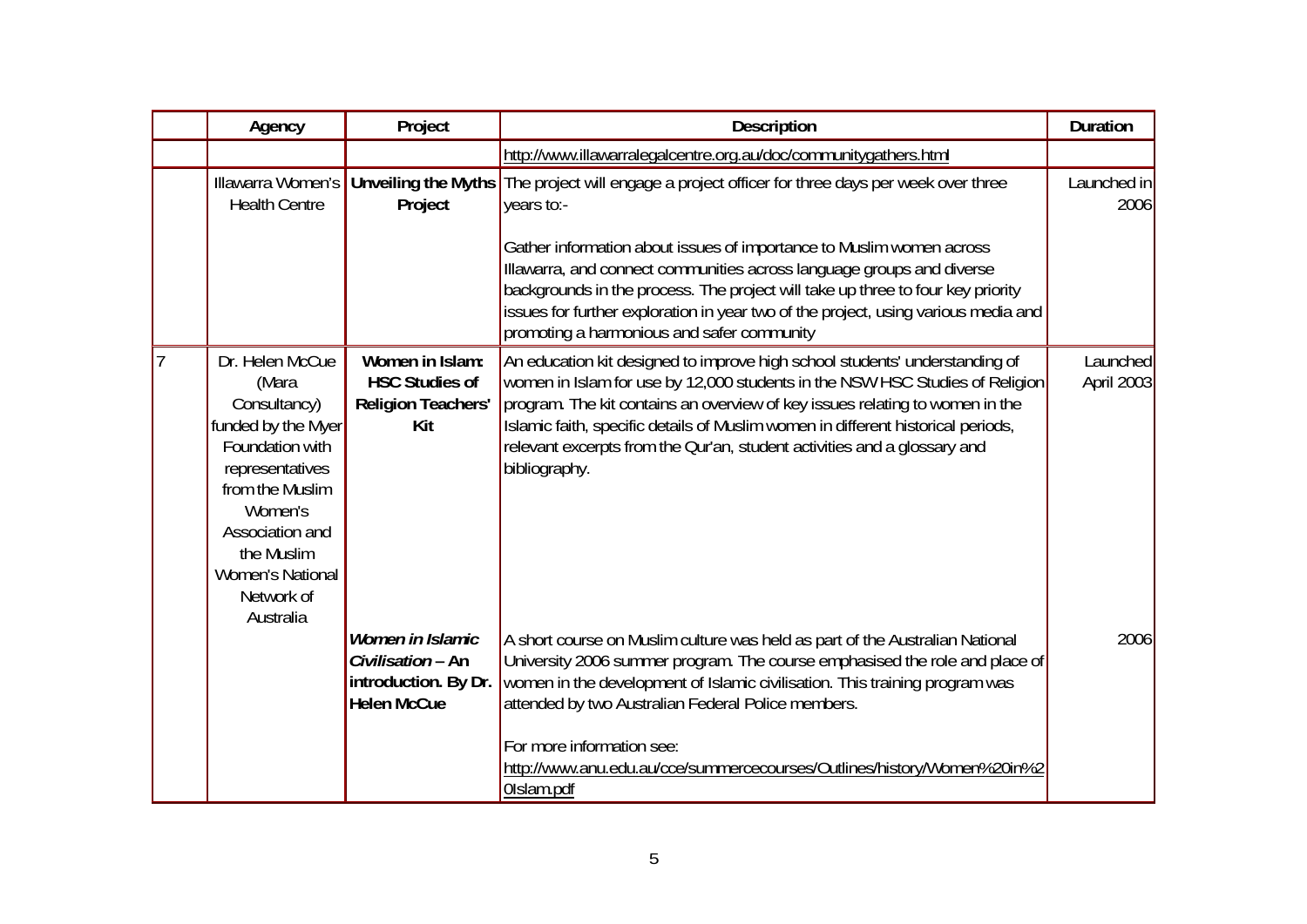|    | Agency                                                                                                                                         | Project                                        | <b>Description</b>                                                                                                                                                                                                                                                                                                                                                                                                                                                                                                                                                                                                                                                                                                                                                                                                                                                                                                                                                                                                                                                                                                                                                                                                                                                                                                              | <b>Duration</b> |
|----|------------------------------------------------------------------------------------------------------------------------------------------------|------------------------------------------------|---------------------------------------------------------------------------------------------------------------------------------------------------------------------------------------------------------------------------------------------------------------------------------------------------------------------------------------------------------------------------------------------------------------------------------------------------------------------------------------------------------------------------------------------------------------------------------------------------------------------------------------------------------------------------------------------------------------------------------------------------------------------------------------------------------------------------------------------------------------------------------------------------------------------------------------------------------------------------------------------------------------------------------------------------------------------------------------------------------------------------------------------------------------------------------------------------------------------------------------------------------------------------------------------------------------------------------|-----------------|
| 8  | <b>NSW Premier's</b><br>Department,<br>Community<br>Solutions and<br><b>Crime Prevention</b><br><b>Strategy (Special</b><br>Projects Division) | <b>Muslim Women's</b><br><b>Safety Project</b> | The project aimed to improve community safety and access to services for<br>Muslim women and young people who face negative community stereotypes<br>and social isolation in the Warrawong/Berkeley local government areas. The<br>project goal was to negotiate culturally appropriate services to help improve the<br>safety and wellbeing of Muslim women and young people in the community.                                                                                                                                                                                                                                                                                                                                                                                                                                                                                                                                                                                                                                                                                                                                                                                                                                                                                                                                 | 2003-2005       |
| 9  | Rockdale City<br>Council                                                                                                                       | <b>Various initiatives</b>                     | A number of initiatives have been undertaken by the Rockdale City Council<br>including:<br>Racism and discrimination were identified in the Draft Social Plan for<br>$\bullet$<br>Rockdale - Culturally and Linguistically Diverse Residents, particularly<br>the effects of September 11 and Post Bali bombing on Rockdale's Arab<br>and Muslim communities. Consultations were conducted with the Arab<br>and Muslim communities living in the area. To counter the effects of<br>these events, the Council worked with the Regional Violence<br>Prevention Worker and local Islamic women's groups, including Al<br>Zahra Islamic Council and AI Zahra Muslim Women's Association to<br>address the issue of discrimination and harassment of Muslim women.<br>'Growing Peace in Rockdale' public forum held in October 2003. An<br>$\bullet$<br>initiative of the Columban Mission Institute Centres for Christian-Muslim<br>Relations, and Peace, Ecology and Justice. The forum was organised<br>by the Council in partnership with Al Zahra Muslim Women's<br>Association, St. George Area Local Command, and AIF. The aim of the<br>forum was to promote peace and mutual understanding among people<br>at a local level.<br>For more information see:<br>http://www.rockdale.nsw.gov.au/pdf/Draft_Social_Plan_2004.pdf | 2003 - 2004     |
| 10 | Summer Hill                                                                                                                                    |                                                | Harmony Through   The project aimed to improve acceptance of others, amongst young women, by                                                                                                                                                                                                                                                                                                                                                                                                                                                                                                                                                                                                                                                                                                                                                                                                                                                                                                                                                                                                                                                                                                                                                                                                                                    | 2003            |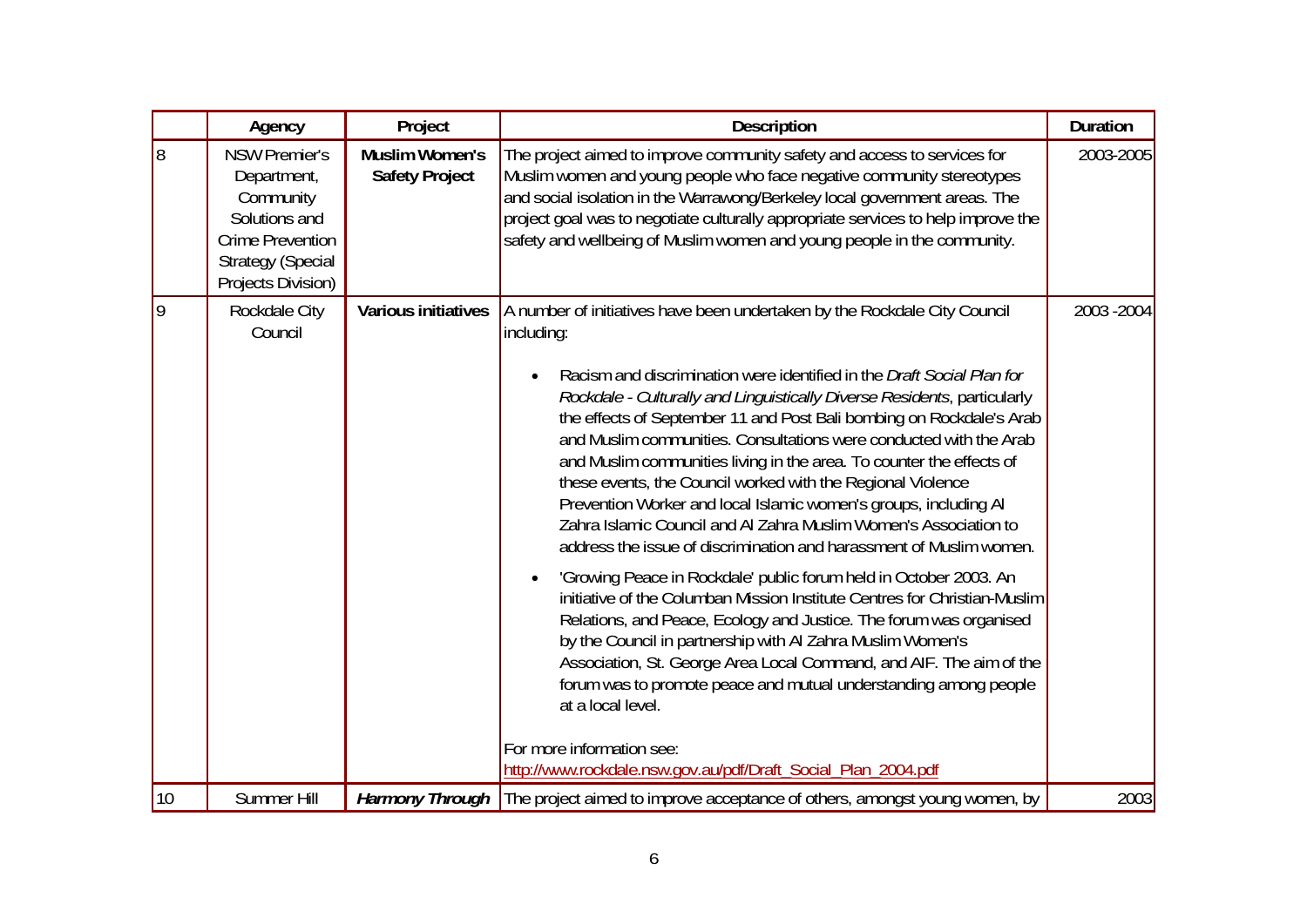|    | Agency                                                        | Project                                                                                  | Description                                                                                                                                                                                                                                                                                                                                                                                                                                                                                                                                                                                                                             | <b>Duration</b> |
|----|---------------------------------------------------------------|------------------------------------------------------------------------------------------|-----------------------------------------------------------------------------------------------------------------------------------------------------------------------------------------------------------------------------------------------------------------------------------------------------------------------------------------------------------------------------------------------------------------------------------------------------------------------------------------------------------------------------------------------------------------------------------------------------------------------------------------|-----------------|
|    | <b>Community Centre</b>                                       | <b>Women's Stories</b><br>Living in Harmony<br>Community Grant for<br><b>Summer Hill</b> | using time spent in playgroups. It used story telling as a means of cultural<br>exchange and produced a publication of women's stories. This resource was<br>developed for use by local groups, childcare centres, playgroups and early<br>childhood clinics.<br>http://www.harmony.gov.au/_docs/harmony_womans_booklet.pdf                                                                                                                                                                                                                                                                                                             |                 |
| 11 | <b>United Muslim</b><br>Women's<br>Association Inc.<br>(UMWA) | Cross-cultural/<br><b>Religious</b><br>awareness<br>seminars                             | The UMWA delivered cross-cultural awareness training session for service<br>providers from local, state and federal agencies whose clients include Muslim<br>women. In 2002, the UMWA, with support from Bankstown City Council<br>(Community Grants Program) delivered several sessions to local service<br>providers. In 2003, UMWA conducted over 100 cross cultural/religious training<br>sessions/ information sessions to schools, community and women's health<br>centres, sexual assault services, Centrelink offices, Legal Aid offices, Councils,<br>TAFEs and universities and police services.<br>For more information see: | Ongoing         |
|    |                                                               | Media Advocacy<br><b>Network Workshop</b><br><b>Series</b>                               | www.mwa.org.au/SEMINAR.htm<br>UTS Shopfront program ran a media skills workshop for young Muslim women.<br>The workshop was developed to respond to the increased level of racism,<br>threats and harassment suffered by the Muslim community as a result of local<br>and international events.<br>For more information see:<br>http://www.mwa.org.au/MEDIA.html                                                                                                                                                                                                                                                                        | 2005            |
|    |                                                               | Step Up!<br>(Funded by the<br><b>NSW Attorney</b><br><b>Generals</b>                     | Step Up! is a multifaceted program that includes presentations by prominent<br>Muslim leaders, forums and meetings. The program aims to build the capacity<br>of Arab and Muslim women and young people to deal with racial and religious<br>discrimination and violence.                                                                                                                                                                                                                                                                                                                                                               | 2005 ongoing    |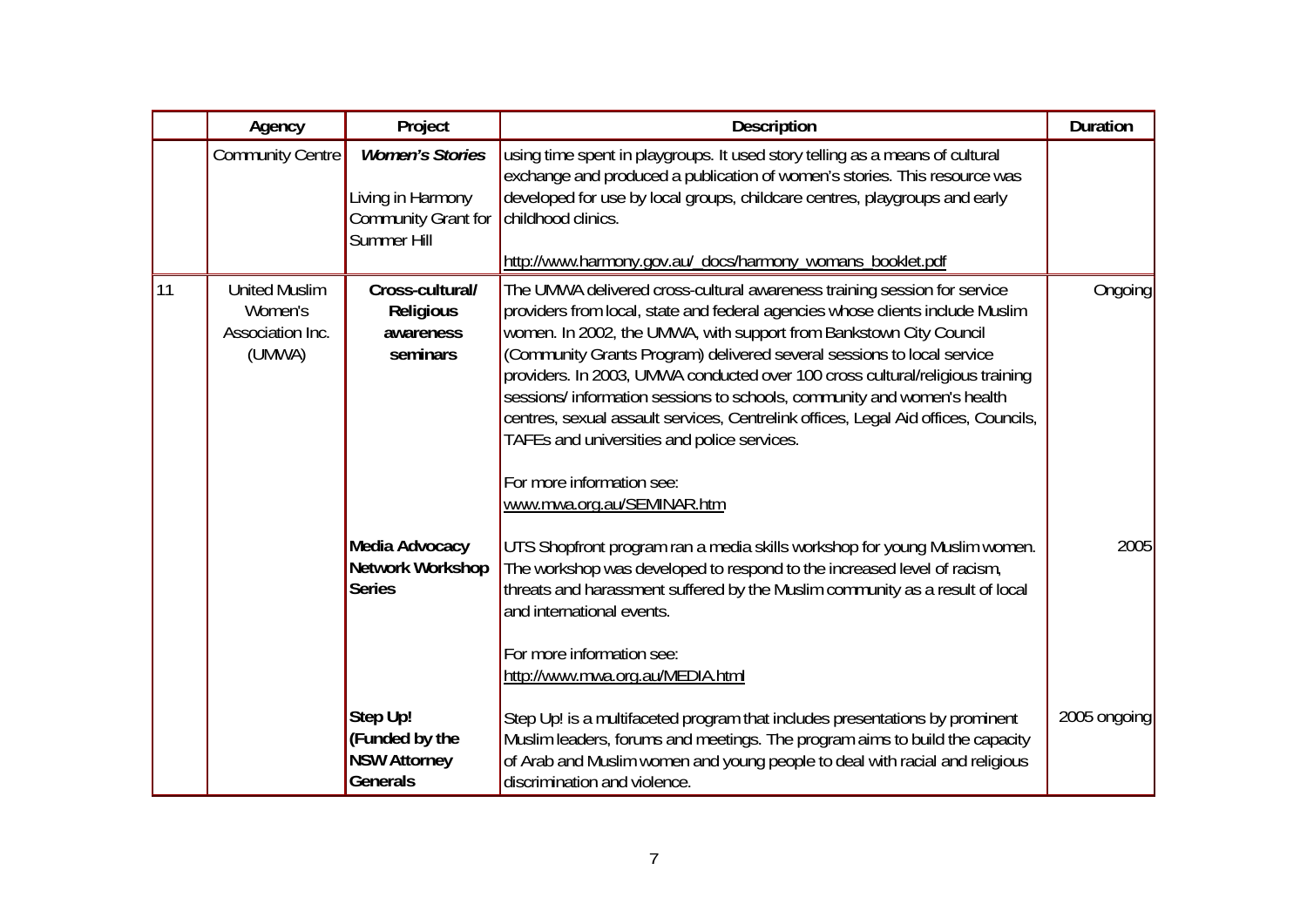|    | Agency                                                                                                              | Project                                       | Description                                                                                                                                                                                                                                                                                                                                                                                                                                                                                                                                                                                                                                                                                                                                                                                                                                                                                                                                                                                                                 | <b>Duration</b>     |
|----|---------------------------------------------------------------------------------------------------------------------|-----------------------------------------------|-----------------------------------------------------------------------------------------------------------------------------------------------------------------------------------------------------------------------------------------------------------------------------------------------------------------------------------------------------------------------------------------------------------------------------------------------------------------------------------------------------------------------------------------------------------------------------------------------------------------------------------------------------------------------------------------------------------------------------------------------------------------------------------------------------------------------------------------------------------------------------------------------------------------------------------------------------------------------------------------------------------------------------|---------------------|
|    |                                                                                                                     | Department)<br><b>Reflections</b><br>Magazine | Step Up also provides a reporting and referral service for anyone having<br>experienced race or religious based discrimination via phone and e-mail.<br>For more information see:<br>http://www.mwa.org.au/jihadsp.htm<br>Reflections magazine is produced by young Muslim women as a part of a<br>broader leadership program funded by the United Muslim Women's<br>Association. The magazine aims to educate both the Muslim and non-Muslim<br>community about beliefs practices and misconceptions of Islam.<br>For more information see:<br>http://www.reflections.org.au                                                                                                                                                                                                                                                                                                                                                                                                                                               | $2003 -$<br>ongoing |
| 12 | <b>United Muslim</b><br>Women's<br>Association with<br>the University of<br>Technology<br>Sydney (UTS)<br>Shopfront | <b>Employment in</b><br><b>NSW Study</b>      | Muslim Women and Students from the University of Technology, Sydney's Faculty of Business,<br>together with the UMWA conducted a research project into the employment<br>experiences of Muslim women in NSW. The report aimed to: establish the main<br>type of workplaces in which Muslim women worked; determine whether the<br>qualifications of Muslim women reflect their current positions of employment<br>and determine the employment satisfaction and possible barriers to<br>employment of women currently in paid employment and unemployed women<br>currently seeking paid employment.<br>The report found that Muslim women who are currently employed are<br>experiencing few barriers and are generally satisfied in their current position of<br>employment. However, for those seeking employment, a majority of<br>respondents reported difficulties in finding employment and perceived<br>significant barriers in gaining employment due to their status as Muslim women.<br>For more information see: | 2002                |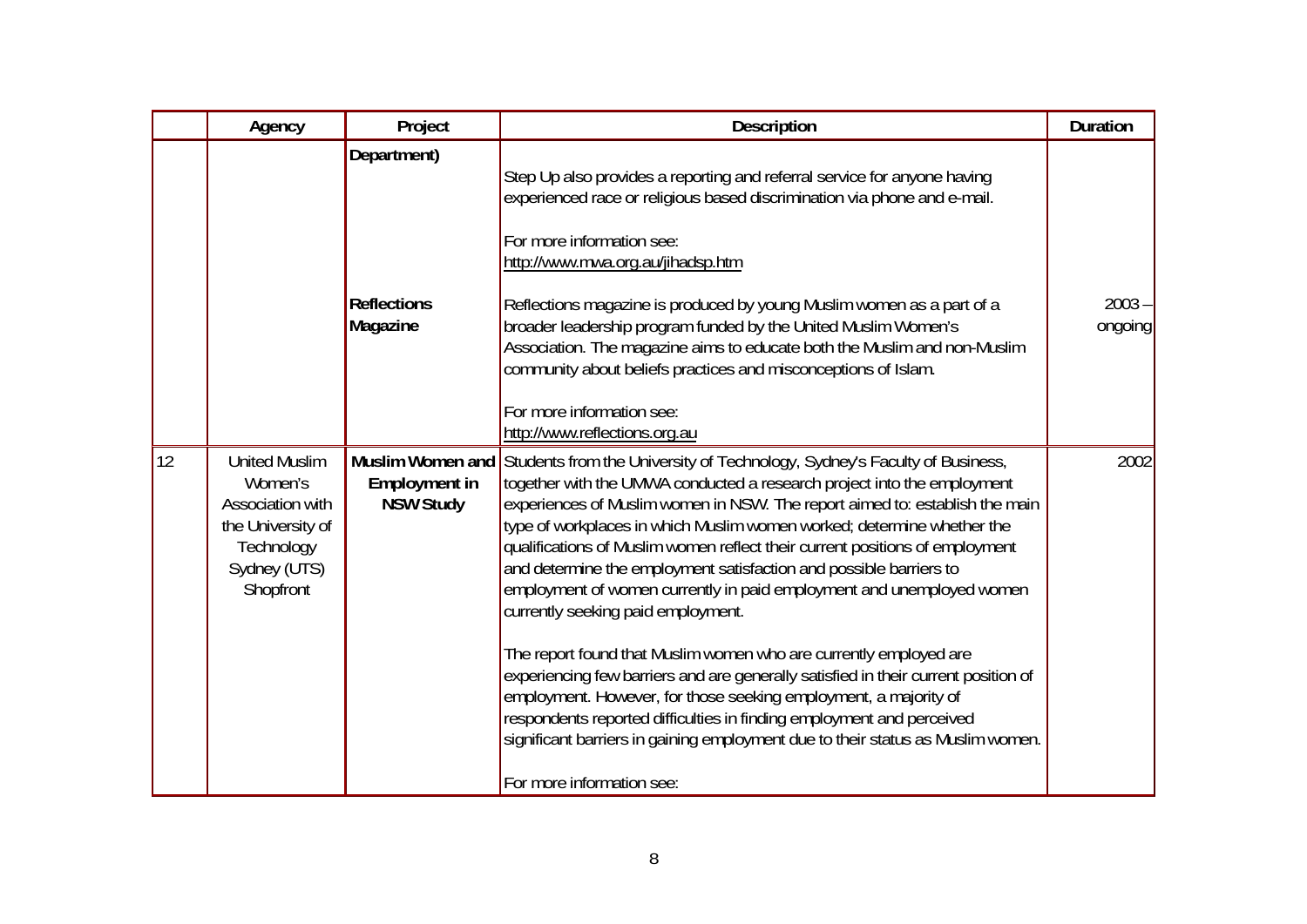|    | Agency                            | Project                                                                        | Description                                                                                                                                                                                                                                                                                                                                                                                                                                                                                                                                                                                                                                                                                                                                                                                                                                                                                                                                                                                                      | <b>Duration</b> |
|----|-----------------------------------|--------------------------------------------------------------------------------|------------------------------------------------------------------------------------------------------------------------------------------------------------------------------------------------------------------------------------------------------------------------------------------------------------------------------------------------------------------------------------------------------------------------------------------------------------------------------------------------------------------------------------------------------------------------------------------------------------------------------------------------------------------------------------------------------------------------------------------------------------------------------------------------------------------------------------------------------------------------------------------------------------------------------------------------------------------------------------------------------------------|-----------------|
|    |                                   |                                                                                | www.mwa.org.au/Study%20Muslim%20Women&Employment.htm<br>An Interactive CD ROM was developed by Anna Duong which outlines<br>information and stories related to Australian Muslim women. The CD ROM aims<br>to assist in creating greater awareness about Muslim women in Australia in the<br>broader Australian community<br>http://www.shopfront.uts.edu.au/projects/completed/client159.html                                                                                                                                                                                                                                                                                                                                                                                                                                                                                                                                                                                                                   | 2004            |
| 13 | UTS/<br>Trans/forming<br>cultures | Sanctuary and<br>Security in<br>Contemporary<br>Australia: Muslim<br>1980-2005 | The Sanctuary and Security project will research the social networks of Muslim<br>women in the areas of religious practice and secular activities in Australia.<br>The project will evaluate how the United Muslim Women's Association (UMWA)<br>Women's Networks, has developed over the past twenty five years. The documented history will<br>provide a critical understanding of the motivations, achievements and problems<br>for the UMWA and other Muslim women's organisations in Australia.<br>Project aims are to:<br>Provide a survey of Muslim women's networks;<br>$\bullet$<br>Document the history of the MWA in its local and national contexts;<br>Develop an oral history of Muslim women's experiences in Australia;<br>Publish the histories to both inform and provide advice for Muslim and<br>non-Muslim women's networks in Australia, and for relevant policy-<br>makers in federal, state, and local government;<br>Provide capacity-building research opportunities for Muslim women. | March 2006      |
|    |                                   | Sanctuary and<br>Security seminar<br>series                                    | The seminar series is associated with the Sanctuary and Security Project, the<br>series will include diverse disciplinary perspectives in order to build a<br>conversation across spectra of belief, scholarship and ethnic identification and<br>to build new paradigms of engagement and learning for Muslim women in<br>Australia and internationally.                                                                                                                                                                                                                                                                                                                                                                                                                                                                                                                                                                                                                                                        | 2006            |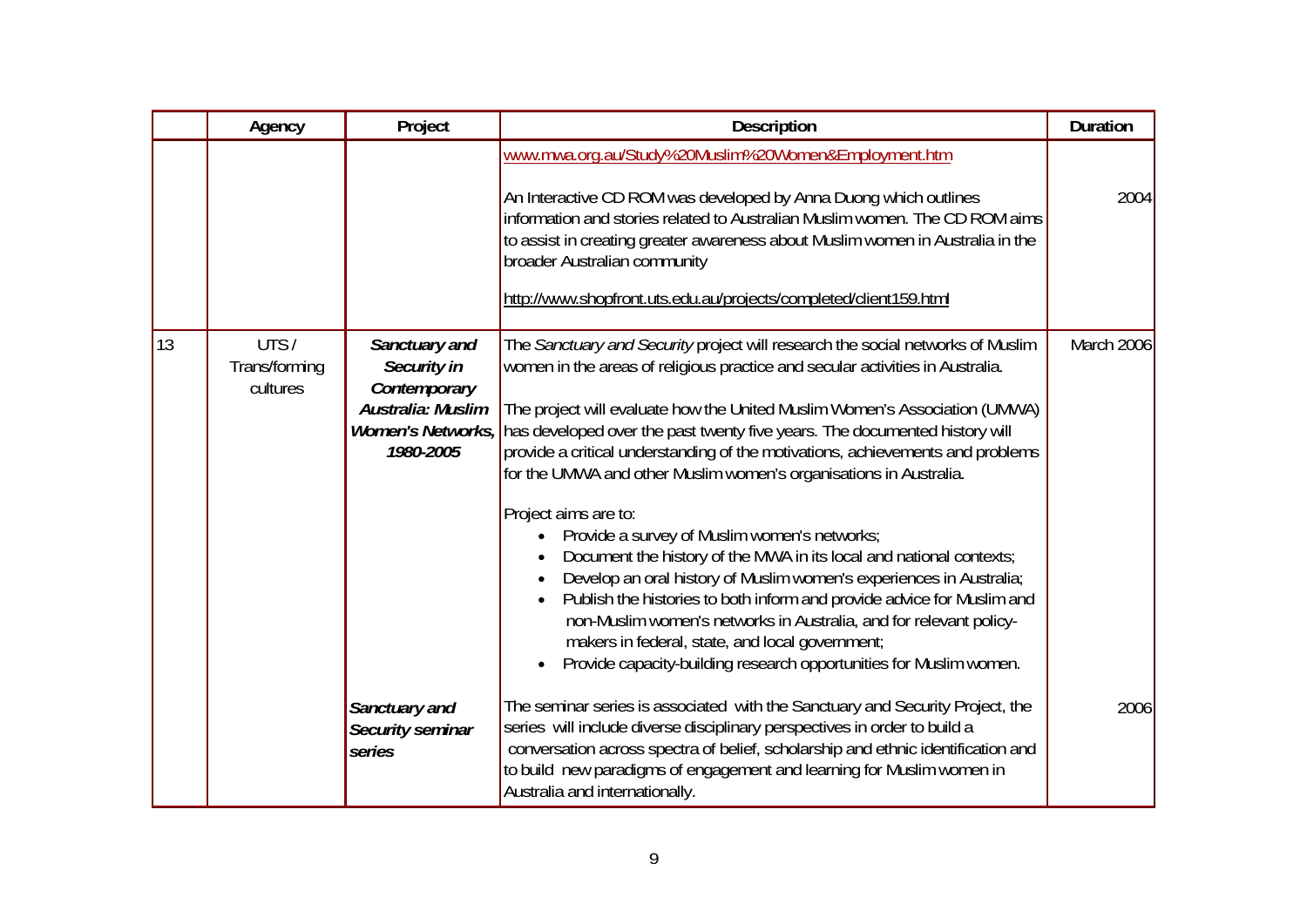|    | Agency                                                           | Project                                                                                                               | <b>Description</b>                                                                                                                                                                                                                                                                                                                                                                                                                                                                                                                                                                                                                                                                                                                                        | <b>Duration</b> |
|----|------------------------------------------------------------------|-----------------------------------------------------------------------------------------------------------------------|-----------------------------------------------------------------------------------------------------------------------------------------------------------------------------------------------------------------------------------------------------------------------------------------------------------------------------------------------------------------------------------------------------------------------------------------------------------------------------------------------------------------------------------------------------------------------------------------------------------------------------------------------------------------------------------------------------------------------------------------------------------|-----------------|
|    |                                                                  | "Not another hijab<br>row": new<br>conversations on<br>gender, race,<br>religion, and the<br>making of<br>communities | For more information please see:<br>http://www.transforming.cultures.uts.edu.au/news_events/muslim_women.html<br>This national conference seeks to establish a space for constructive dialogue<br>around the perspectives which are marginalised in public discussions, focusing<br>on how gender, race and religion shape notions of belonging and exclusion in<br>Australia<br>For more information see:<br>http://www.transforming.cultures.uts.edu.au/news_events/not_another_hijab.ht<br>ml                                                                                                                                                                                                                                                          | 2006            |
|    | Victoria (VIC)                                                   |                                                                                                                       |                                                                                                                                                                                                                                                                                                                                                                                                                                                                                                                                                                                                                                                                                                                                                           |                 |
|    | Islamic Council of<br>Victoria                                   | Services and Needs<br><b>Audit of the</b><br><b>Victorian Muslim</b><br>Community                                     | The audit identifies issues and barriers facing the Muslim community in its<br>pursuit to integrate into Australian society. It examines identifying issues and<br>barriers facing key service providers in their dealings with the Muslims<br>community.                                                                                                                                                                                                                                                                                                                                                                                                                                                                                                 | 2003            |
| 14 | <b>Islamic Women's</b><br>Welfare Council of<br>Victoria (IWWCV) | SILC (Self Esteem,<br>Identity,<br>Leadership,                                                                        | SILC is a three-year community education program to develop the capacity of<br>Muslim women in the parenting, employment, and community leadership and<br>education arenas. The project takes a rights based approach to building the<br>Community) Project capacity of the Muslim communities by first building the capacity of Muslim<br>women. This program provides intensive skill development and personal<br>development group work programs for women from Arabic speaking, Horn of<br>Africa and Turkish communities. Funded by the Department of Family and<br><b>Community Services.</b><br>For more information see: home.vicnet.net.au/~iwwcv/ - this website is<br>currently under construction or www.mwnna.org.au/newsletter/content4.htm | 2003-06         |
|    |                                                                  |                                                                                                                       | Bridging Dialogues The Building Dialogues project aims to improve relations between Muslim and                                                                                                                                                                                                                                                                                                                                                                                                                                                                                                                                                                                                                                                            | 2004            |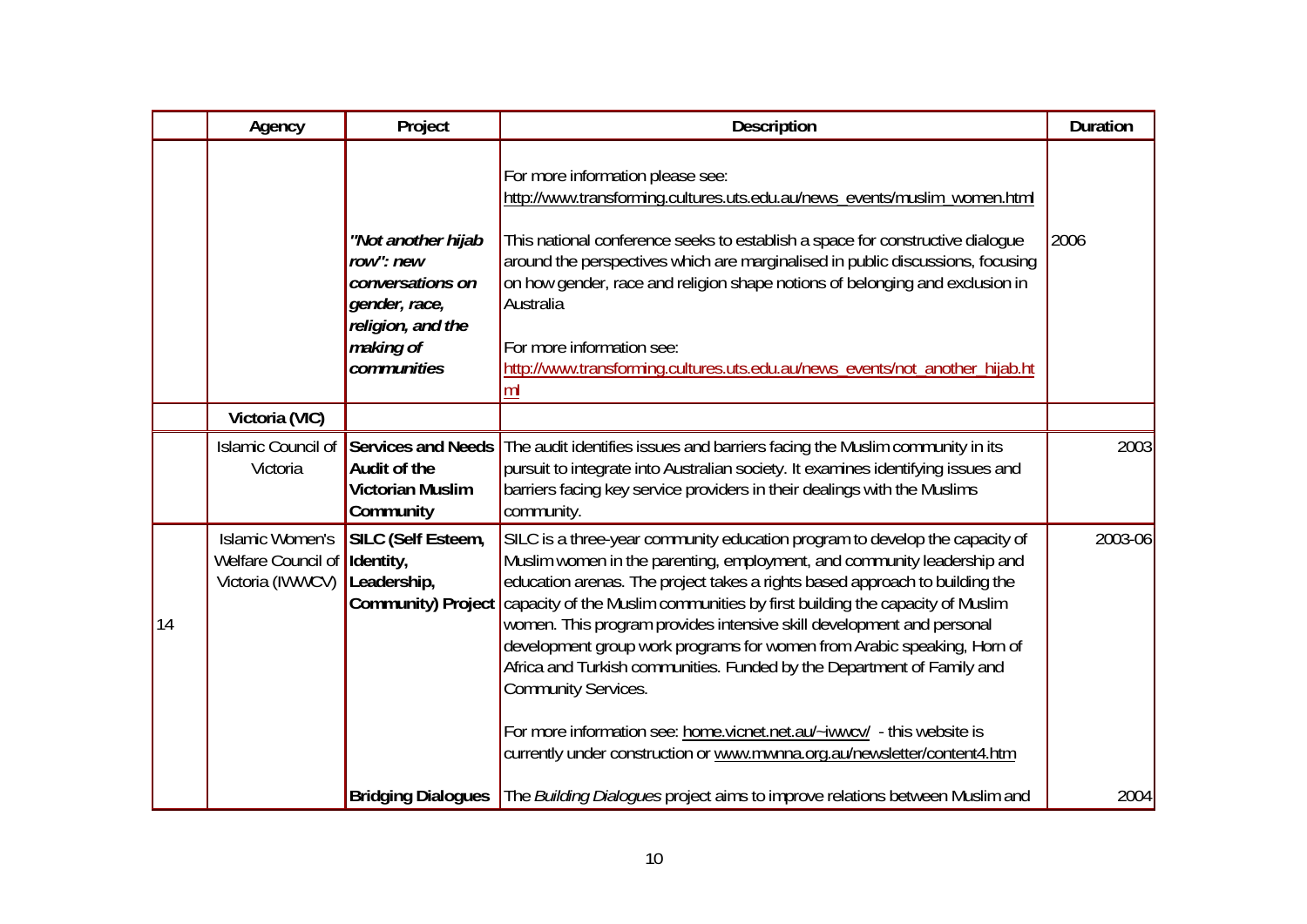|    | Agency                                                                                                   | Project                                       | Description                                                                                                                                                                                                                                                                                                                                                                                                                                                                                                                                                                                                                                                                                                                                                                                                                                                                                            | <b>Duration</b>                    |
|----|----------------------------------------------------------------------------------------------------------|-----------------------------------------------|--------------------------------------------------------------------------------------------------------------------------------------------------------------------------------------------------------------------------------------------------------------------------------------------------------------------------------------------------------------------------------------------------------------------------------------------------------------------------------------------------------------------------------------------------------------------------------------------------------------------------------------------------------------------------------------------------------------------------------------------------------------------------------------------------------------------------------------------------------------------------------------------------------|------------------------------------|
|    |                                                                                                          | A Living in Harmony<br>Grant                  | Arab communities and the media using three strategies:<br>Developing a media manual for use by journalists, media outlets and<br>researchers<br>Developing a training module for journalism students<br>Providing media training to Muslims women                                                                                                                                                                                                                                                                                                                                                                                                                                                                                                                                                                                                                                                      |                                    |
|    |                                                                                                          | <b>Soccer Skills</b><br><b>Workshops</b>      | Two Soccer Skills workshops were held in metropolitan Melbourne and rural<br>Victoria for Muslim women. The workshops were facilitated by Melbourne<br>Soccer player Afifa Saad.                                                                                                                                                                                                                                                                                                                                                                                                                                                                                                                                                                                                                                                                                                                       | 2004                               |
|    | <b>Islamic Women's</b><br>Welfare Council of<br>Victoria (IWWCV)<br>and Melbourne<br><b>City Council</b> | Muslim Women's<br>Safety Project              | The City of Melbourne funded the Islamic Women's Welfare Council of Victoria<br>to conduct research into the safety of Muslim and Arabic women residing in the<br>City of Melbourne. The research has been commissioned to assess the nature<br>and extent of attacks against women, to identify the range of responses<br>undertaken by state and local government, community organisations and the<br>Muslim community and to identify ways that the Muslim and Arabic communities<br>can be supported in relation to racial and religious based crimes and vilification.<br>Following this research a series of information sessions was provided to inform<br>Muslim women about racial violence and religious vilification. Community<br>education through community radio and newspapers was provided. This<br>project was predominantly for women of Horn of Africa and Turkish<br>backgrounds. | 2003-04                            |
| 15 | Migrant<br><b>Information Centre</b>                                                                     | My Dress, My<br>Image, My Choice              | The program facilitates the engagement between Muslim and non-Muslim<br>women to address issues of stereotyping and to increase the communities<br>understanding of women in Islam.                                                                                                                                                                                                                                                                                                                                                                                                                                                                                                                                                                                                                                                                                                                    | 2001 - 2005<br>possibly<br>ongoing |
|    |                                                                                                          | Living in Harmony<br><b>Grant for Mitcham</b> | This web address provides access to an evaluation report on the broader                                                                                                                                                                                                                                                                                                                                                                                                                                                                                                                                                                                                                                                                                                                                                                                                                                |                                    |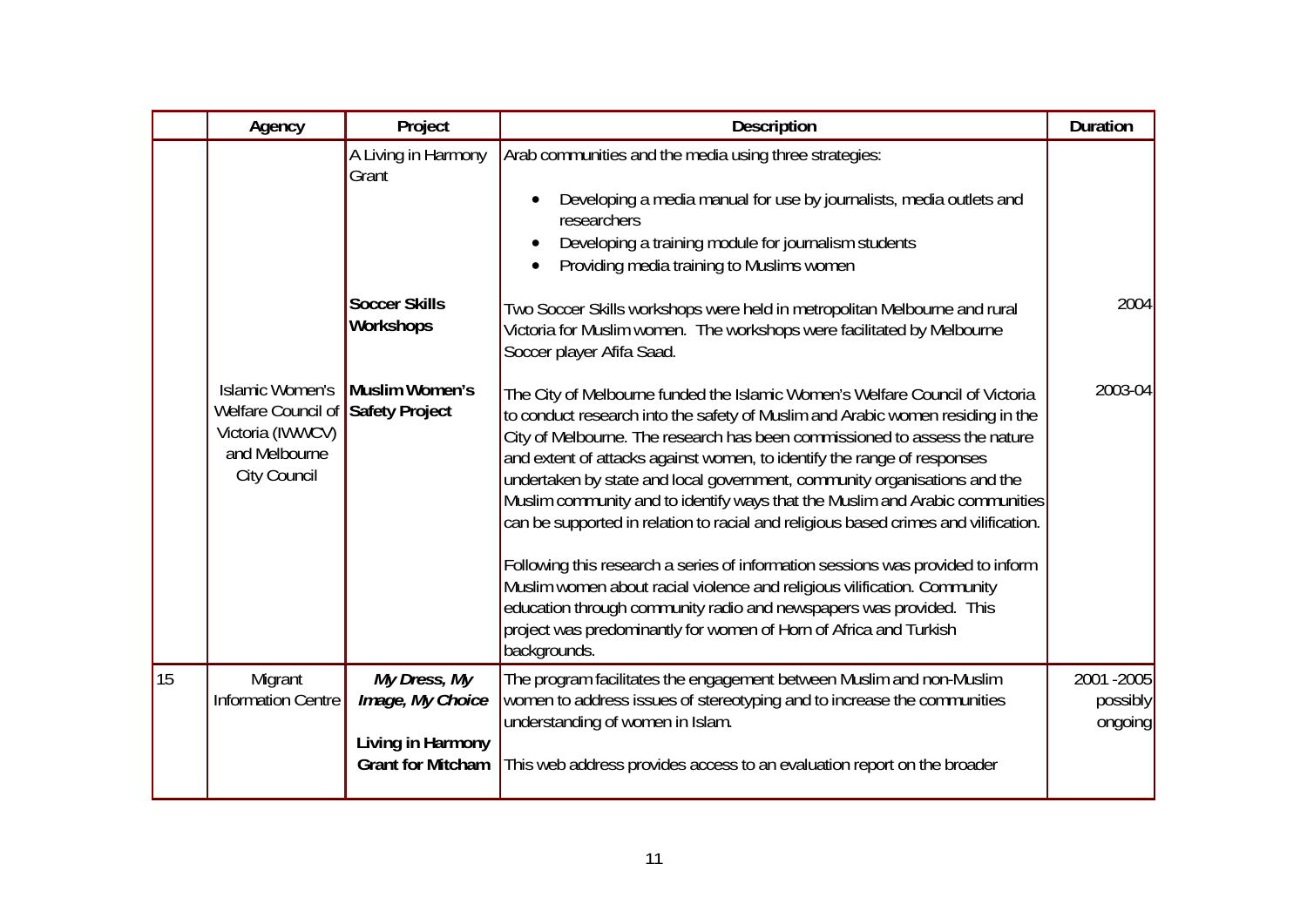|    | Agency                                          | Project                                                                                  | Description                                                                                                                                                                                                                                                                                                                                                                  | <b>Duration</b> |
|----|-------------------------------------------------|------------------------------------------------------------------------------------------|------------------------------------------------------------------------------------------------------------------------------------------------------------------------------------------------------------------------------------------------------------------------------------------------------------------------------------------------------------------------------|-----------------|
|    |                                                 |                                                                                          | program and the development of the My Dress, My Image, My Choice program.                                                                                                                                                                                                                                                                                                    |                 |
|    |                                                 |                                                                                          | For more information see:<br>http://www.miceastmelb.com.au/research.htm                                                                                                                                                                                                                                                                                                      |                 |
| 16 | Office of Women's<br>Policy VIC                 | <b>Sudanese Women</b><br>Locally                                                         | The project consisted of a women's leadership training program for Sudanese<br>in the West Leading women based in the western region that aimed to enhance the knowledge,<br>skills and capabilities of the women to take on leadership roles within their<br>communities and address the needs and concerns of bi-cultural women at a<br>critical time in their settlement. | 2004            |
|    |                                                 | Young Women's<br>Leadership Camp                                                         | Twenty young Arabic women attended a three day camp to participate in skill<br>development workshops which included assertiveness training, team building,<br>communication and listening skills training, problem solving, budgeting, learning<br>how to seek funds, basic public relations and media and event planning.                                                   | 2004            |
|    |                                                 |                                                                                          | The aim of the camp was also to allow the participants to develop a strong<br>social network with other young Arabic women and work collaboratively as a<br>team.                                                                                                                                                                                                            |                 |
|    |                                                 |                                                                                          | For more information see:<br>http://www.women.vic.gov.au/CA256EAE0012F311/272D1DC784604EC74A25<br>68C50082CE7D/CA868133537E6828CA256FE800175508                                                                                                                                                                                                                              |                 |
| 17 | <b>United Somali</b><br>Women's<br>Organisation | <b>Racism Affects</b><br>Women's Health<br>A Living in Harmony<br><b>Grant for North</b> | The project sought to reduce racism and prejudice faced by Somali women due<br>to their Muslim dress and in particular the Hijab. The project provided<br>education, community awareness and cultural exchange programs and<br>engaged other communities via local radio stations and papers.                                                                                | 2004            |
|    |                                                 | Melbourne                                                                                | For more information see:<br>http://www.harmony.gov.au/grants/grants2004/grant34.htm                                                                                                                                                                                                                                                                                         |                 |
| 18 | Victorian                                       |                                                                                          | <b>Community grants</b> VMC provided financial support to Arabic and Islamic community organisations                                                                                                                                                                                                                                                                         | 2002            |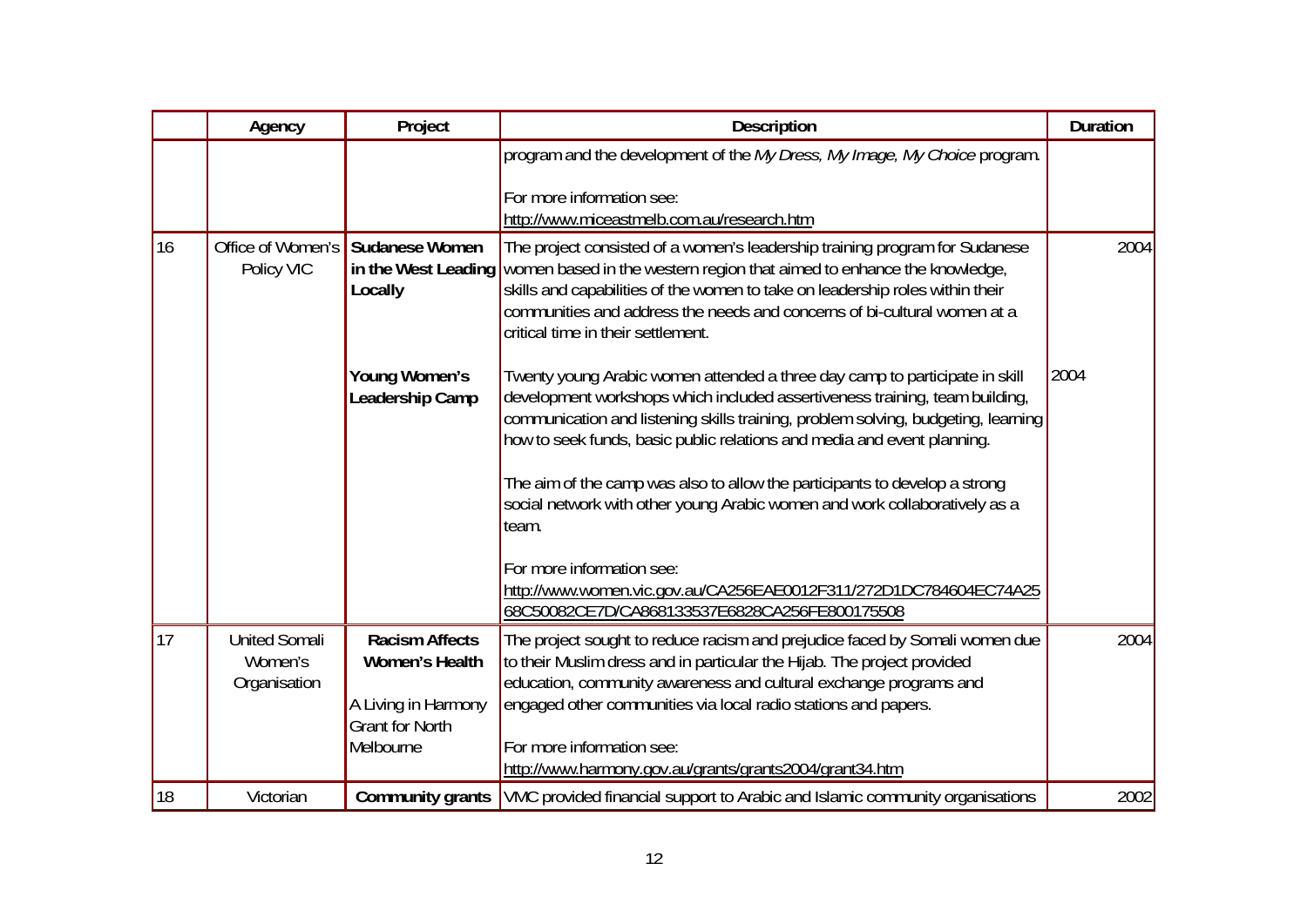|    | Agency                                                           | Project                                                                                                  | <b>Description</b>                                                                                                                                                                                                                                                                                                                                                                                                                                                                                                   | <b>Duration</b>   |
|----|------------------------------------------------------------------|----------------------------------------------------------------------------------------------------------|----------------------------------------------------------------------------------------------------------------------------------------------------------------------------------------------------------------------------------------------------------------------------------------------------------------------------------------------------------------------------------------------------------------------------------------------------------------------------------------------------------------------|-------------------|
|    | Multicultural<br>Commission<br>(WMC)                             |                                                                                                          | to enable them to better assist their members during crises and also in the long<br>term. Grants awarded through the VMC's Community Grants Program to<br>Islamic and Arabic communities in 2002 included:<br>Horn of Africa Women's Group: Support for migrant parents adapting to<br>$\bullet$<br>a new environment;<br>Islamic Society of Victoria: Bringing women's groups together<br>$\bullet$<br>irrespective of culture and religion;<br>For more information see:<br>www.multicultural.vic.gov.au/index.htm |                   |
| 29 | Young Women's<br>Christian<br>Association<br>(YWCA)              | <b>Harmony Day</b><br>Ambassador<br>project<br>A living in Harmony<br>Grant                              | The project aims to address stereotypes and intolerance directed at young<br>women, particularly Muslim women by recruiting 18 culturally and linguistically<br>diverse women between the ages of 15 and 18 to be peer leaders and Harmony<br>Ambassadors.                                                                                                                                                                                                                                                           | 2005              |
|    | Queensland<br>(OLD)                                              |                                                                                                          |                                                                                                                                                                                                                                                                                                                                                                                                                                                                                                                      |                   |
| 20 | The Advocacy and<br>Support Centre Inc                           | Women in Harmony<br>- Multicultural<br>Choir<br>A Living in Harmony<br>Community Grant for<br>Townsville | Participants and audiences engaged in a cultural exchange by performing<br>music from the respective cultures of the choir members. The Choir includes<br>women from Sudanese, Indigenous, migrant and Anglo Celtic backgrounds.<br>For more information see:<br>http://www.townsville.gld.gov.au/                                                                                                                                                                                                                   | 2005              |
| 21 | <b>Islamic Women's</b><br>Association of<br>Queensland<br>(IWAQ) | Women' Day                                                                                               | 'Celebrating Muslim One week after September 11, IWAQ organised 'Celebrating Muslim Women'<br>Day, where people from mainstream and community organisations across<br>Queensland were invited. The event was held at the Brisbane Showground and<br>was entirely self-funded. 500 people from across Queensland attended.                                                                                                                                                                                            | September<br>2001 |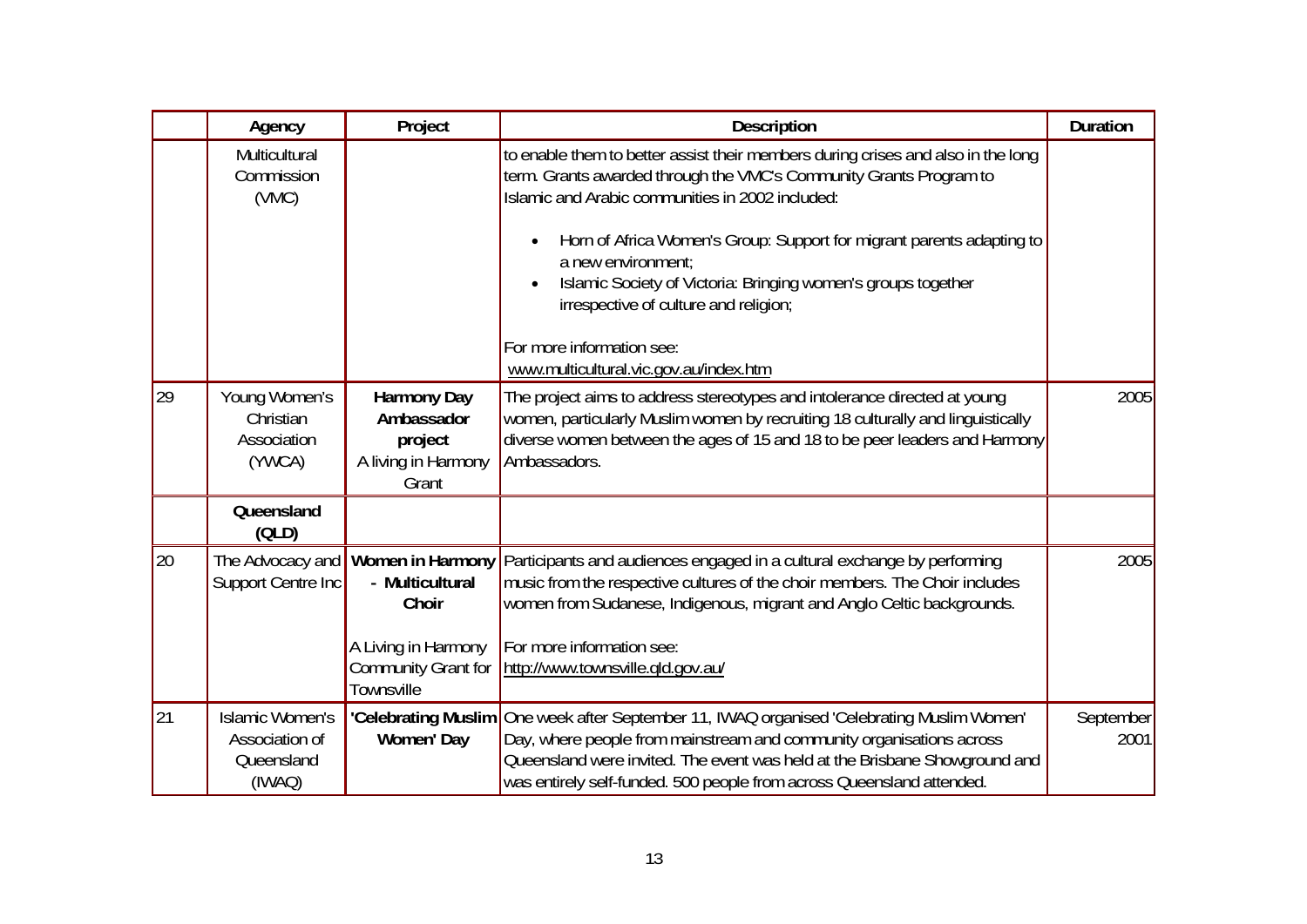|    | Agency                                                                                                 | Project                                                                                                      | Description                                                                                                                                                                                                                                                                                                                                                                                                                          | <b>Duration</b> |
|----|--------------------------------------------------------------------------------------------------------|--------------------------------------------------------------------------------------------------------------|--------------------------------------------------------------------------------------------------------------------------------------------------------------------------------------------------------------------------------------------------------------------------------------------------------------------------------------------------------------------------------------------------------------------------------------|-----------------|
|    |                                                                                                        | Dahwah Training<br>Course on Islam                                                                           | This is a train-the-trainer course where members of IWAQ undertook two five<br>day courses designed to enhance Muslims' knowledge on Islam in order be<br>able to train others and educate the community about Islam but also to<br>empower women to answer questions that they may face about Islam such as<br>'why do you wear the hijab?' Topics also include 'Misconceptions on Islam'.                                          | 2002            |
|    |                                                                                                        | All The Same<br>A Living in Harmony<br>Sunnybank Hills                                                       | <b>Underneath We Are</b> The aim of this project was to raise awareness of the contribution of Muslim<br>women to the development of Queensland by publishing a book on the history<br>of Muslim women in Queensland. The book was launched and distributed to<br>councils, libraries, universities and schools. The books aim is to reduce racism<br>Community Grant for and discrimination displayed towards Muslims in Queensland | 2004            |
| 22 | <b>Multicultural Affairs</b><br>Queensland                                                             | <b>Islamic community</b><br>grant                                                                            | Grant to the Islamic Women's Association of Queensland for a project to<br>enhance the community capacity of isolated Muslim women.<br>For more information see:<br>www.premiers.gld.gov.au/multicultural/                                                                                                                                                                                                                           | 2000-2002       |
| 23 | <b>Sisters of Mercy</b><br><b>Brisbane</b>                                                             | <b>Believing Women</b><br>for a Culture of<br>Peace<br>A Living in Harmony<br><b>Grant for Bardon</b>        | The projects aims were to target the culture of fear, distrust and open conflict<br>associated with religious and ethnic differences, especially toward women.<br>Dialogue sessions involving Muslim and Quaker women were established as<br>well as workshops and visits to diverse areas to raise public awareness about<br>the value of diversity.                                                                                | 2004            |
| 24 | Townsville<br>Multicultural<br>Support Group Inc<br>and Queensland<br>Women's Health<br><b>Network</b> | Community<br>Harmony in<br>Townsville -<br><b>Reshaping Gender</b><br><b>Roles Across</b><br><b>Cultures</b> | The project aimed to increase mutual understanding between migrant groups<br>and the wider Townsville community by examining discriminatory attitudes and<br>the role of men and women in society. The project involved adults from the<br>African, Afghani, Iraqi and Pacific Islander communities.<br>Workshops on gender issues were held as well as social evenings to foster                                                    | 2005            |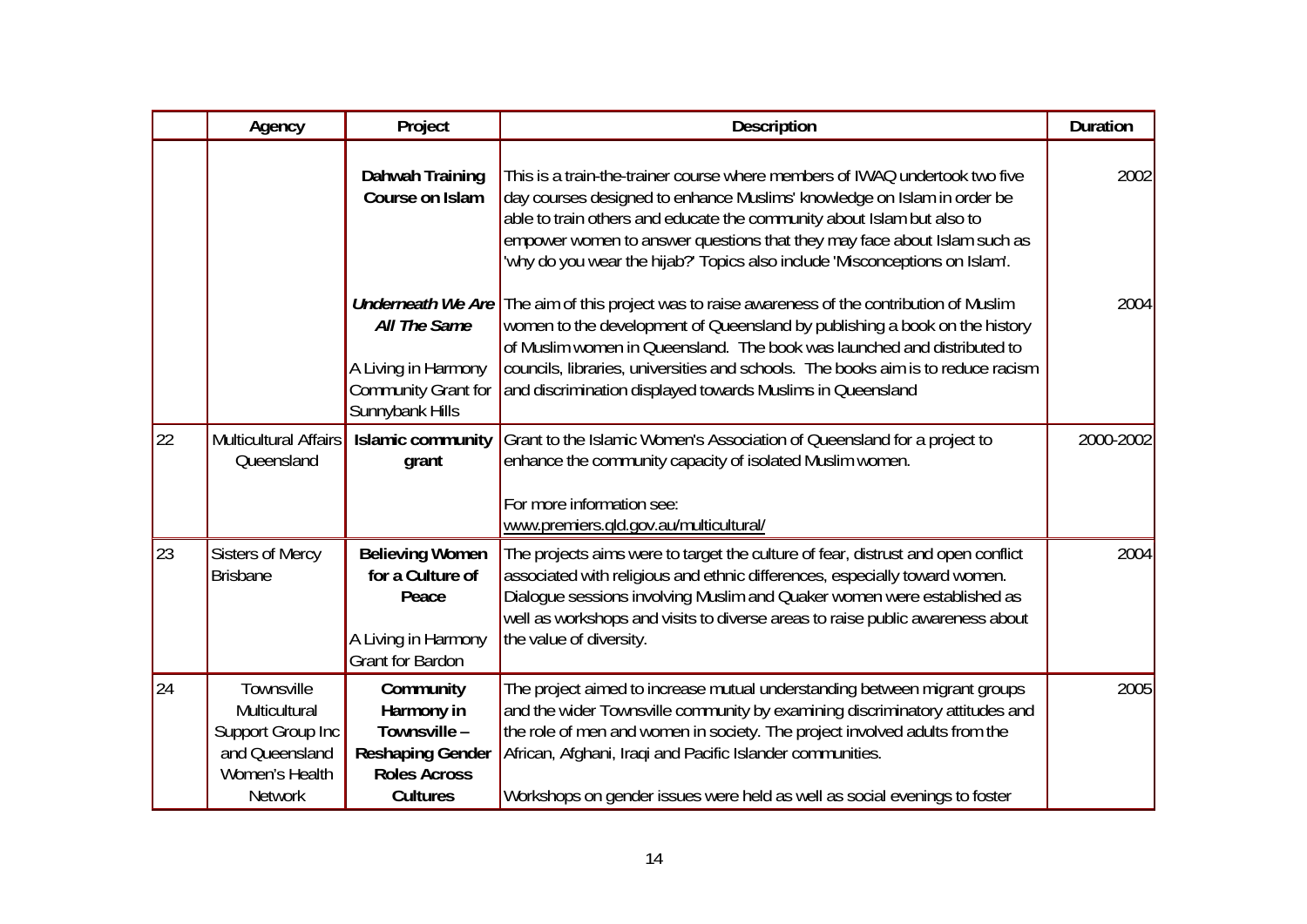|    | Agency                                | Project                                                             | <b>Description</b>                                                                                                                                                                                                                                                                                                                                                                                                                                                                                                                                                                                                                                                                   | <b>Duration</b> |
|----|---------------------------------------|---------------------------------------------------------------------|--------------------------------------------------------------------------------------------------------------------------------------------------------------------------------------------------------------------------------------------------------------------------------------------------------------------------------------------------------------------------------------------------------------------------------------------------------------------------------------------------------------------------------------------------------------------------------------------------------------------------------------------------------------------------------------|-----------------|
|    |                                       |                                                                     | relationships between the attendees.                                                                                                                                                                                                                                                                                                                                                                                                                                                                                                                                                                                                                                                 |                 |
|    | South Australia<br>(SA)               |                                                                     |                                                                                                                                                                                                                                                                                                                                                                                                                                                                                                                                                                                                                                                                                      |                 |
| 25 | SA Equal<br>Opportunity<br>Commission | Media meeting                                                       | The SA Equal Opportunity Commissioner arranged a meeting with local<br>representatives from the Muslim Women's Association (MWA) and the Editor<br>and senior journalists from the Advertiser. The Commissioner acted as a<br>conduit between the city's only daily newspaper and members of the MWA and<br>introduced the issues to the Advertiser staff. The meeting provided an<br>opportunity for the MWA to highlight their concerns at the way some of the<br>stories were being reported about Arab and Muslim people in SA. One of the<br>outcomes of the meeting was a commitment from the Advertiser to contact the<br>MWA for their perspective on appropriate occasions. | 2003            |
|    | Western Australia<br>(WA)             |                                                                     |                                                                                                                                                                                                                                                                                                                                                                                                                                                                                                                                                                                                                                                                                      |                 |
| 26 |                                       | <b>Australian Muslim</b><br><b>Affiliation for</b><br>Ladies (AMAL) | Is a sub-branch of Dar AI Shifah that is a capacity building project devised to<br>enable Muslim women who work in the Muslim community with the leadership<br>skills they require?<br>AMAL focuses on issues internal to the Muslim community in West Australia of<br>which there are approximately 20,000 and who are serviced by over 50<br>organisations. The largest Muslim population is from Malaysia.<br>AMAL projects include:<br>Religious education<br>Information for moral and values based education<br>Meetings and fundraising for community members<br>Senior Citizens project<br>Service provider meetings                                                         | 2005 ongoing.   |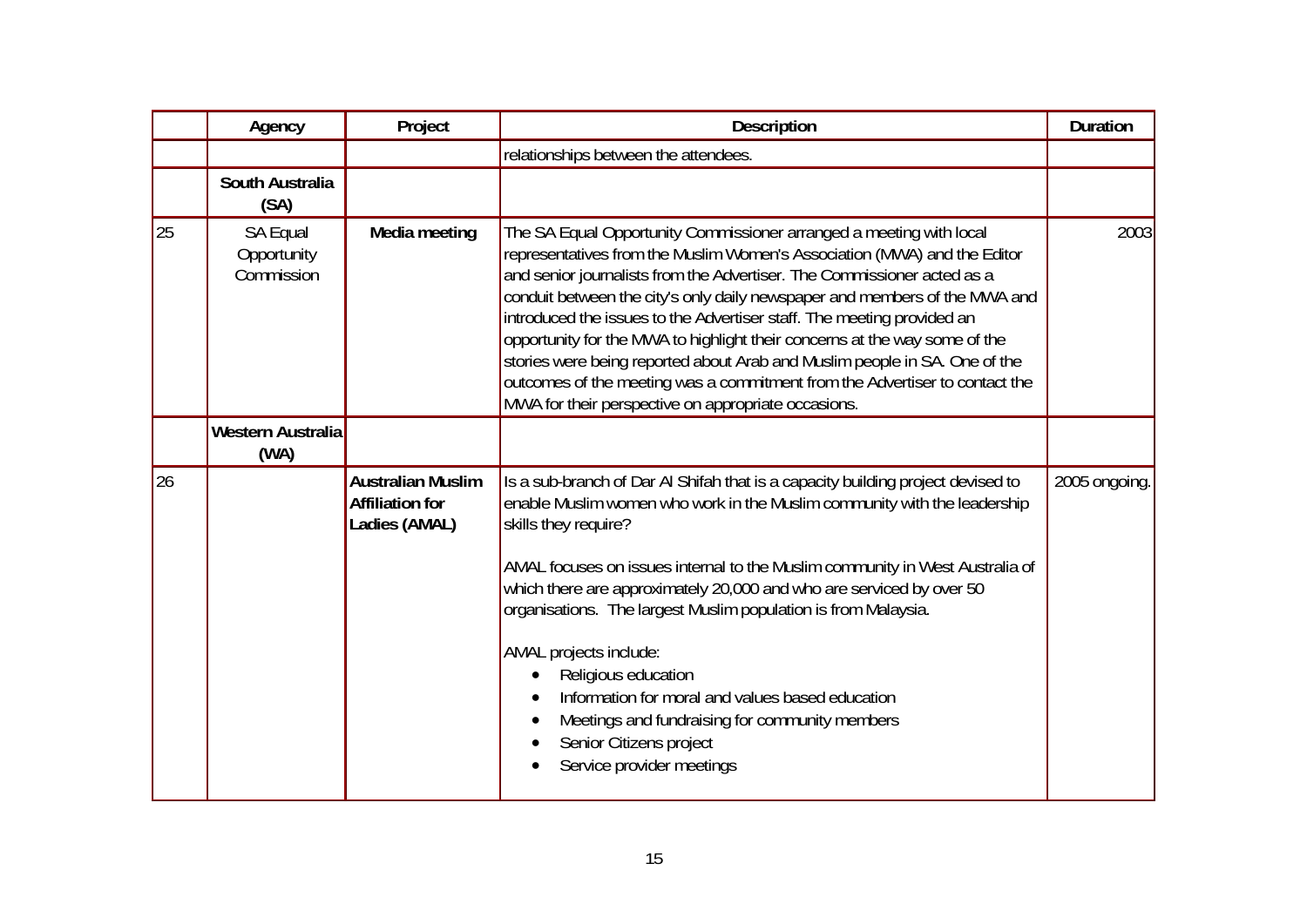|    | Agency                                              | Project                                                                                                           | <b>Description</b>                                                                                                                                                                                                                                                                                                                                                                                                                                                  | <b>Duration</b>  |
|----|-----------------------------------------------------|-------------------------------------------------------------------------------------------------------------------|---------------------------------------------------------------------------------------------------------------------------------------------------------------------------------------------------------------------------------------------------------------------------------------------------------------------------------------------------------------------------------------------------------------------------------------------------------------------|------------------|
|    |                                                     |                                                                                                                   | The goals of AMAL are to unite all Muslim women of various cultural<br>backgrounds and encourage Muslim women to be active members of the<br>broader Australian community and to help break down barriers.<br>In the future AMAL aims to work with the Indigenous community to arrange<br>hospital visits and work with problem youth as well as hold a conference for<br>Muslim ladies in order to evaluate how Muslim women fit into the Australian<br>community. |                  |
| 27 | The University of<br>Western Australia              | Research paper<br><b>Muslim Women as</b><br>Citizens in<br>Australia: A Perth<br>Case Study" by<br>Samina Yasmeen | The focus of the paper is on the way Muslim women as citizens live in<br>multicultural liberal democratic Australia. The research paper draws upon the<br>findings of a large-scale research project on "gender-based assessment of<br>settlement needs of Muslims living in Perth in 1994-1995" and research from<br>the Women and Citizenship project at the University of Western Australia.                                                                     | 2002             |
|    | <b>Australian Capital</b><br><b>Territory (ACT)</b> |                                                                                                                   |                                                                                                                                                                                                                                                                                                                                                                                                                                                                     |                  |
| 28 | <b>Chief Minister's</b><br>Office                   | <b>Telephone Hotline</b>                                                                                          | Hotline established for people to confidentially report any incidents of vilification.<br>To date, 24 calls received. Common themes have been concern over incidents<br>during Ramadan, concern about possible war, incidents of women in hijab<br>being targeted at shopping centres, car parks etc. with comments such as 'go<br>back to your own country' or the use of 'Arab' as a swear word or put down by<br>school and college students.                    | November<br>2002 |
| 29 | Canberra Islamic<br>centre and Health<br>Pact       | Good Health and<br><b>Good Living</b><br>A project to<br>encourage a healthy<br>lifestyle for women               | In conjunction with the Canberra Islamic Centre and funding from Healthpact<br>qualified instructors will conduct and implement health oriented programs, to<br>include physical and mental health aimed at women.<br>http://www.islam-australia.org/pdfs/NewsletterJuly05.doc                                                                                                                                                                                      | 2005             |
|    | <b>International</b>                                |                                                                                                                   |                                                                                                                                                                                                                                                                                                                                                                                                                                                                     |                  |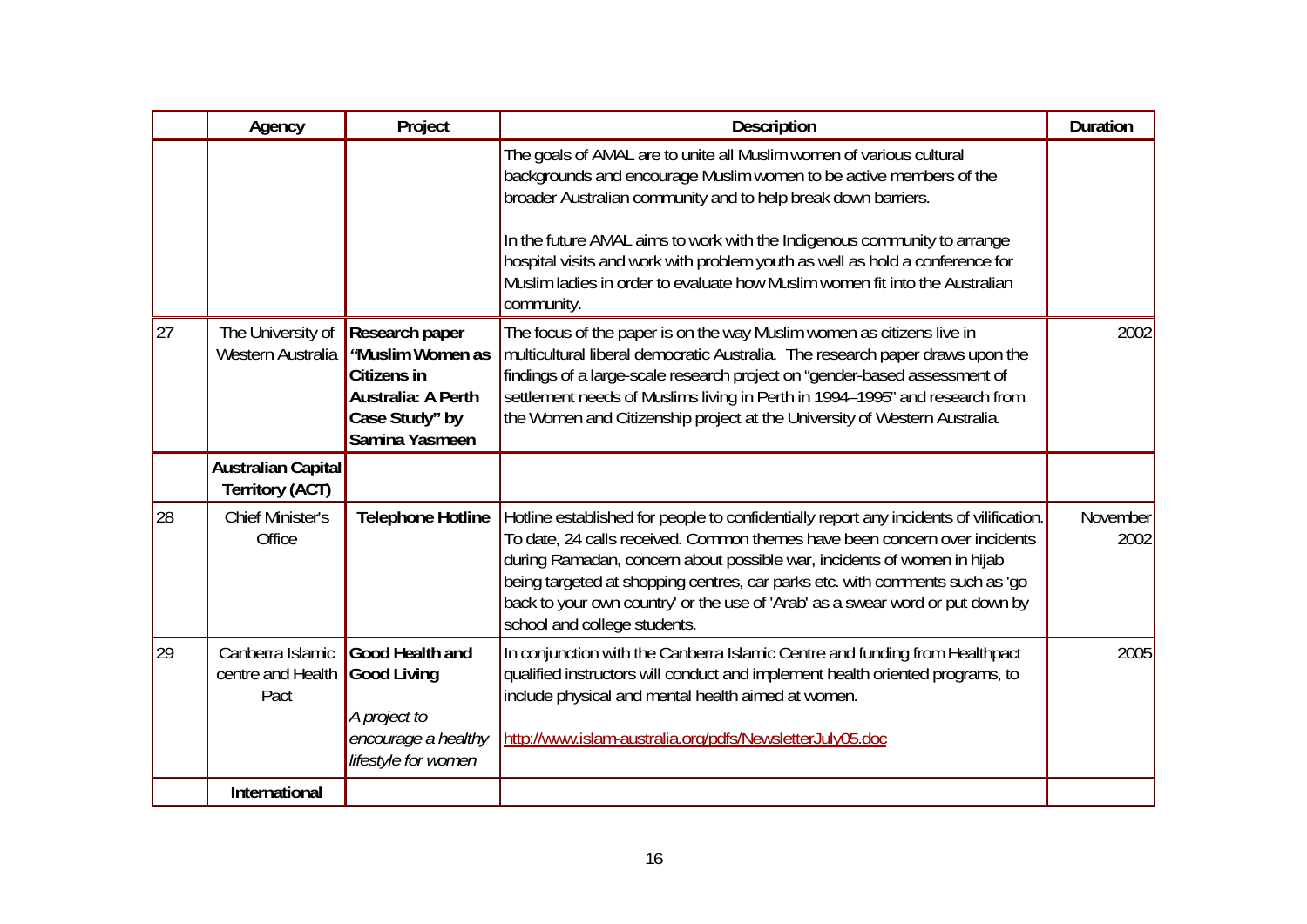|    | Agency                                               | Project                                                              | <b>Description</b>                                                                                                                                                                                                                                                                                                                                             | <b>Duration</b> |
|----|------------------------------------------------------|----------------------------------------------------------------------|----------------------------------------------------------------------------------------------------------------------------------------------------------------------------------------------------------------------------------------------------------------------------------------------------------------------------------------------------------------|-----------------|
|    | America, New<br>York                                 |                                                                      |                                                                                                                                                                                                                                                                                                                                                                |                 |
| 30 | <b>American Society</b><br>for Muslim<br>Advancement | WISE: Women's<br>Islamic Initiative in<br>Spirituality and<br>Equity | WISE is a first-of-its-kind global Muslim women leaders initiative, bringing<br>together Muslim women leaders from academia, civil society, art, politics, and<br>religion to network, strategize, and share best practices around the joint mission<br>of advancing the rights of Muslim women.<br>For more information see: http://www.asmasociety.org/home/ | 2006            |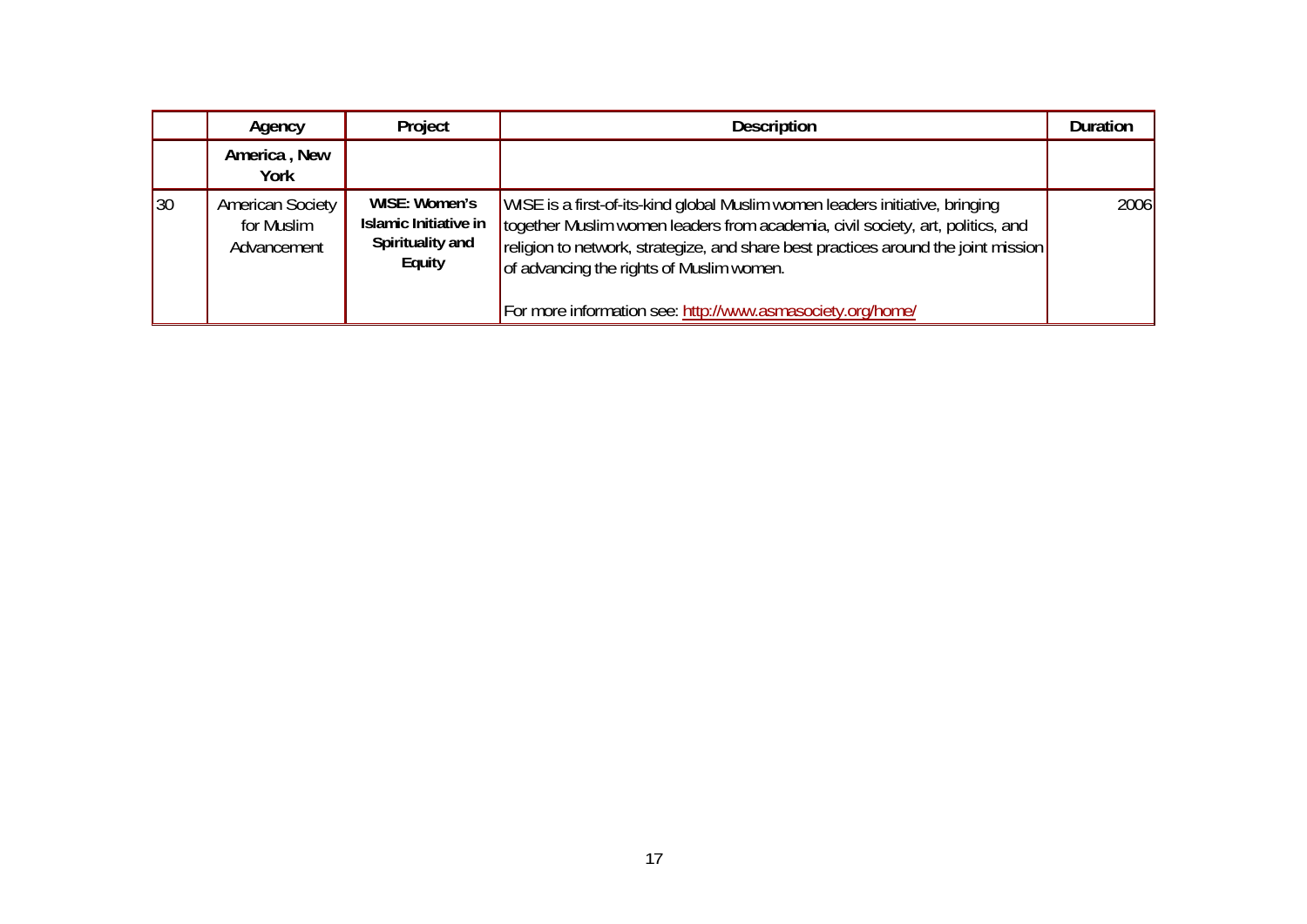## **List of Acronyms and Abbreviations**

**AAC:** Australian Arabic Council **AACC:** Australian Arabic Communities Council **ACT Policing:** Australian Federal Police **ADCQ:** Anti-Discrimination Commission Queensland **AFIC:** Australian Federation of Islamic Councils **AFP:** Australian Federal Police **AIF:** Affinity Intercultural Foundation **AMF:** Australian Multicultural Foundation **ANDCMJ:** Australian National Dialogue of Christians, Muslims and Jews **APA:** Arabic Parents Association **APERO:** Australian Partnership of Ethnic and Religious Organisations **APMAB:** Australasian Police Multicultural Advisory Bureau **ATSI:** Aboriginal and Torres Strait Islander **CALD:** Culturally and Linguistically Diverse **CIC:** Canberra Islamic Centre **CRC:** Community Relations Commission for a Multicultural NSW **DAWA:** Daawah Association of Western Australia **DET:** Department of Education and Training **DIMIA:** Department of Immigration, Multicultural and Indigenous Affairs **EMC:** Ecumenical Migration Centre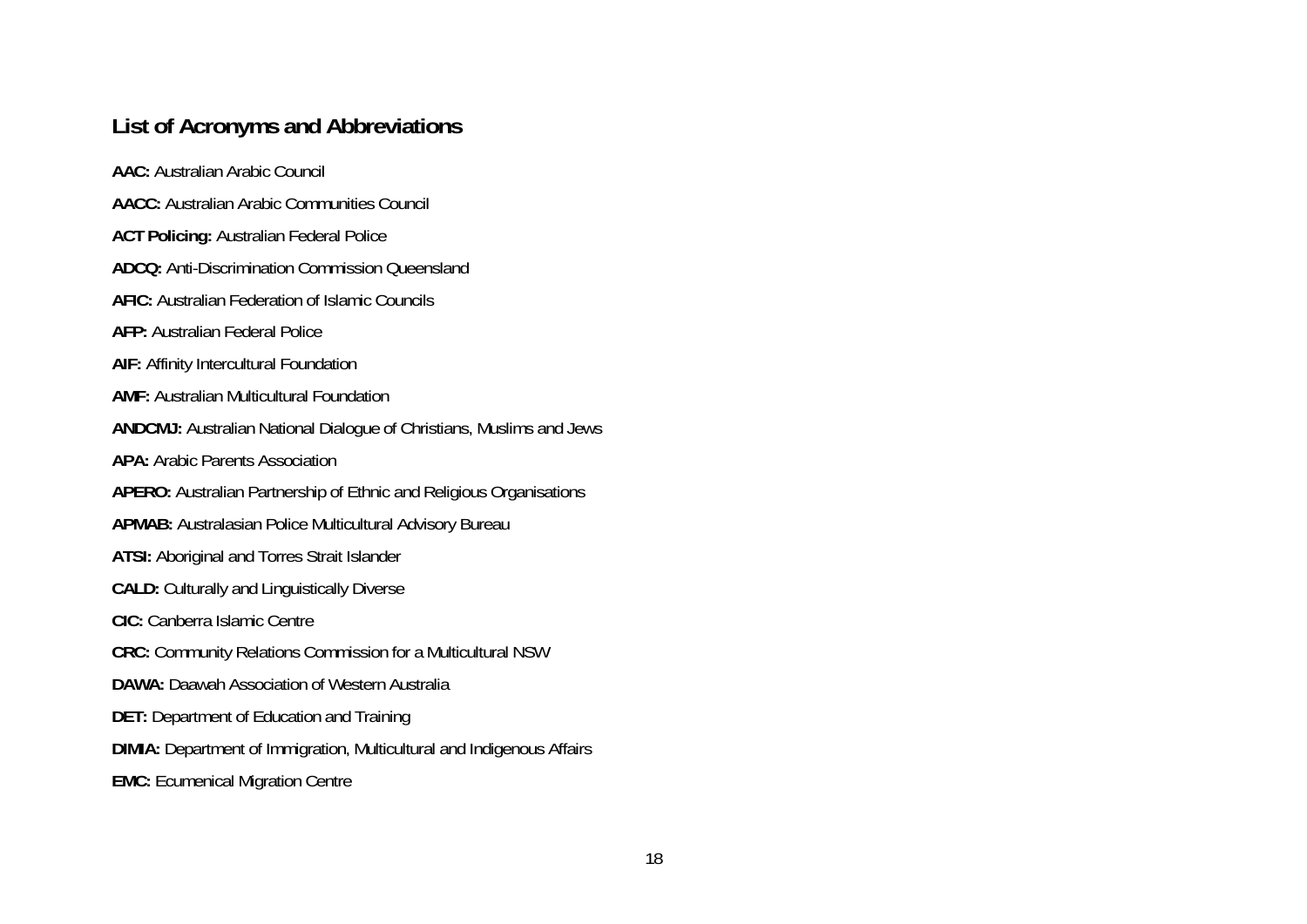**EOCV:** Equal Opportunity Commission of Victoria **FAIR:** Forum on Australia's Islamic Relations **FECCA:** Federation of Ethnic Communities Councils of Australia **ICV:** Islamic Council of Victoria **IWAQ:** Islamic Women's Welfare Association of Queensland **IWWCV:** Islamic Women's Welfare Association of Victoria **LIH:** Living in Harmony **MAQ:** Multicultural Affairs Queensland **MAU:** Multicultural Affairs Unit **MLO:** Multicultural Liaison Officer **MRA:** Australia/Pacific Centre for Moral Re-Armament **MWA:** United Muslim Women's Association Inc. **MWA of SA:** Muslim Women's Association of South Australia **MWNNA:** Muslim Women's National Network of Australia **NMRC:** Northern Migrant Resource Centre **NSW ADB:** New South Wales Anti-Discrimination Board **OMI:** Office of Multicultural Interests **P/F:** Port Folio **PACMAC:** Police and Community Multicultural Advisory Committee **OPS:** Queensland Police Service **RMIT:** Royal Melbourne Institute of Technology **RRTA:** *Victorian Racial and Religious Tolerance Act*